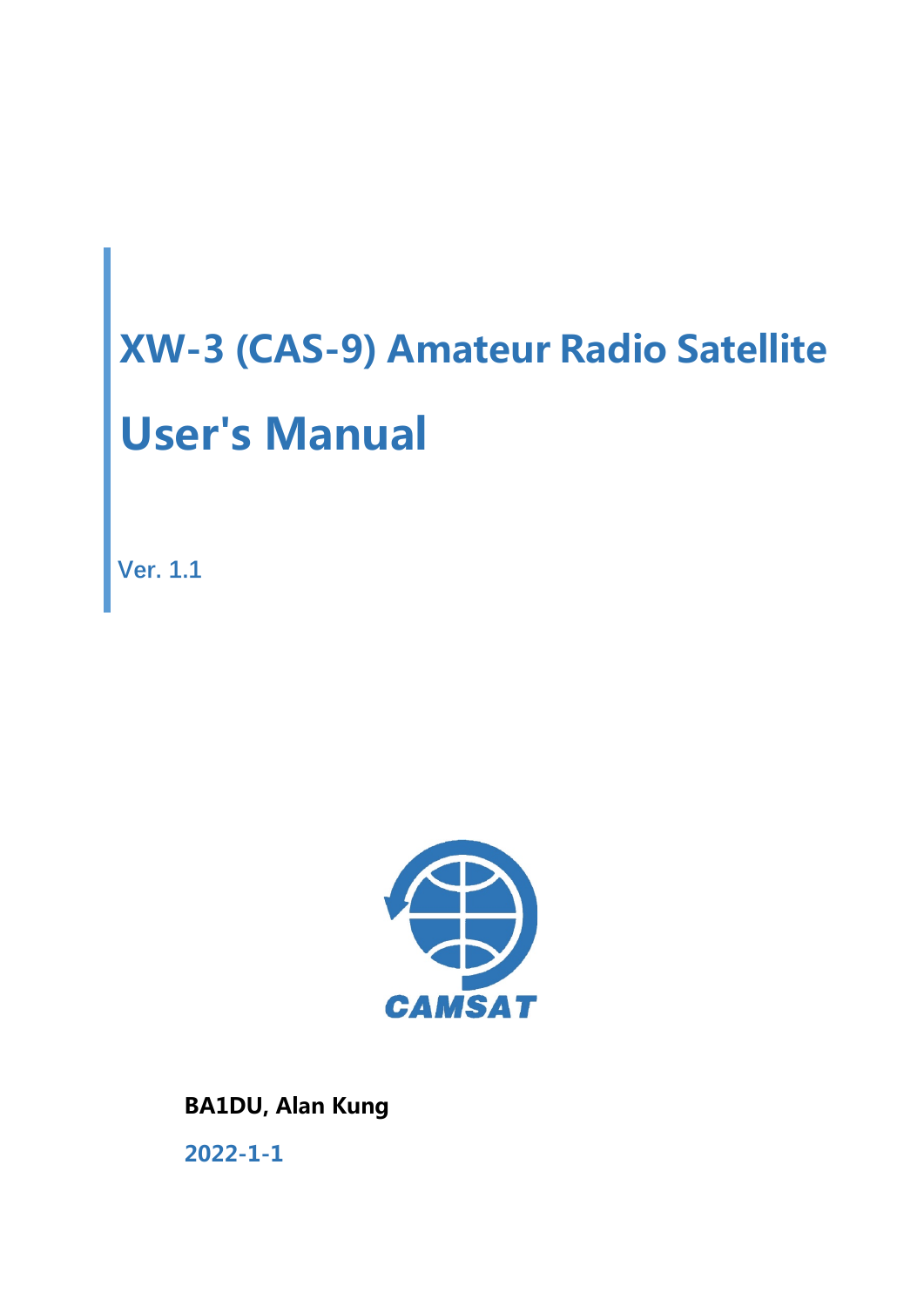

# **XW-3(CAS-9)Amateur Radio Satellite User's Manual V1.1 2022-1-1 BA1DU, Alan Kung**

CAMSAT XW-3(CAS-9) amateur radio satellite was launched by Chinese CZ-4C Y39 launch vehicle on December 26, 2021 from the Taiyuan Satellite Launch Center in China. XW-3(CAS-9) satellite will be piggybacked on the rocket with primary payload ZY-1(02E) satellite. The satellite orbit is a circular sun-synchronous orbit with an altitude of 770.1 kilometers and an inclination of 98.58 degrees, the running cycle is 100.14 minutes. The functions of XW-3(CAS-9) satellite include UHF CW telemetry beacon, GMSK telemetry data transmission, V/U mode linear transponder, a visible light band space camera and an experimental thermoelectric generator for high school students.

After the satellite completes the in-orbit test and works normally, the space camera photo download will be open to amateur radio enthusiasts all over the world. When the relevant remote control command is received by the satellite, the GMSK telemetry channel will be used to downlink the photo storage information and photo data, and the telemetry data will stop sending at that time.

XW-3(CAS-9) satellite adopts a 6U CubeSat structure with a mass of about 10kg, an onorbit envelope size of 340.5x121.76x998mm with four solar array panels and a threeaxis stabilized attitude control system is used, long-term power consumption is about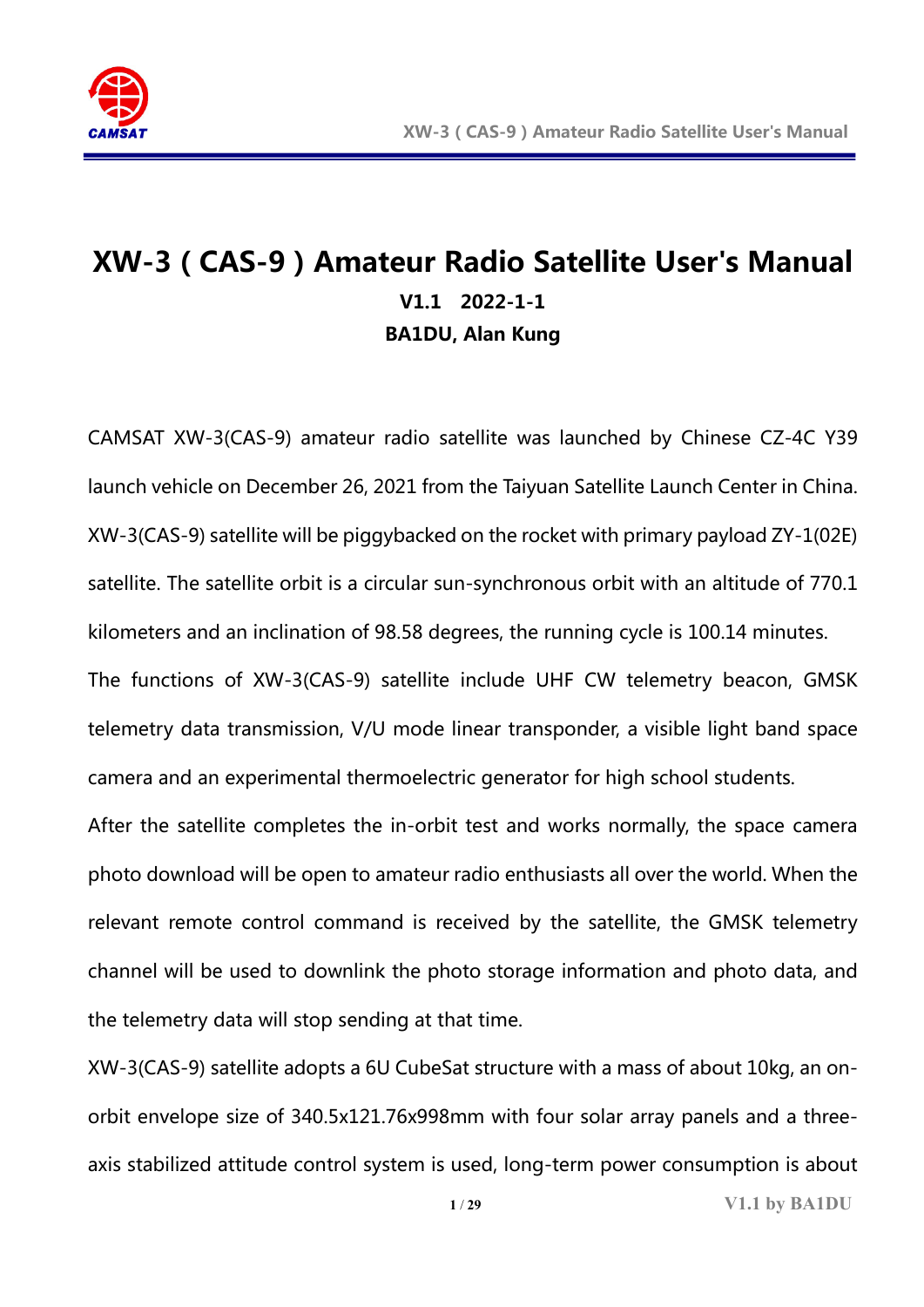

15.2 Watts.



## **1、Technical specifications:**

- **VHF antenna:** 1/4 wavelength whip antenna
- **UHF antenna:** 1/4 wavelength whip antenna
- **CW telemetry beacon:**

**●**Frequency: 435.575MHz **●**RF power: 20dBm **●**CW rate: 22wpm

#### ● **GMSK telemetry:**

**●**Frequency: 435.725MHz **●**RF power: 23dBm **●**Data rate: 4800bps

#### ● **V/U mode linear transponder:**

**●**Uplink frequency: 145.870MHz **●**Downlink frequency: 435.180MHz

**●**RF power: 20dBm **●**Bandwidth: 30kHz **●**Spectrum inverted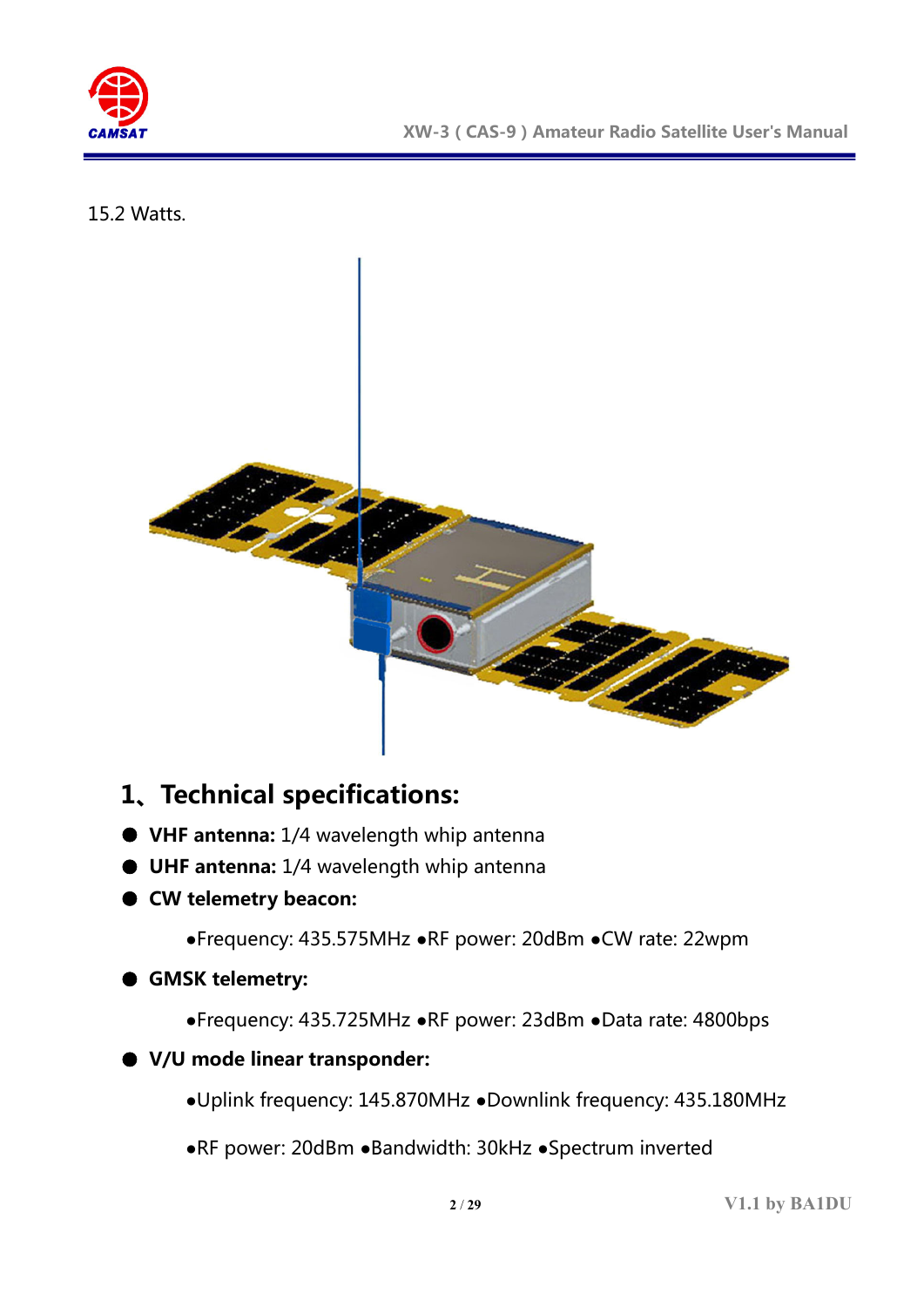

#### ● **Photo download remote control:**

**●Subsequently public**



# **2、CW Telemetry Beacon:**

#### **(1) CW beacon sending sequence**



- Send stop interval time: 5s
- CW sending rate: 22wpm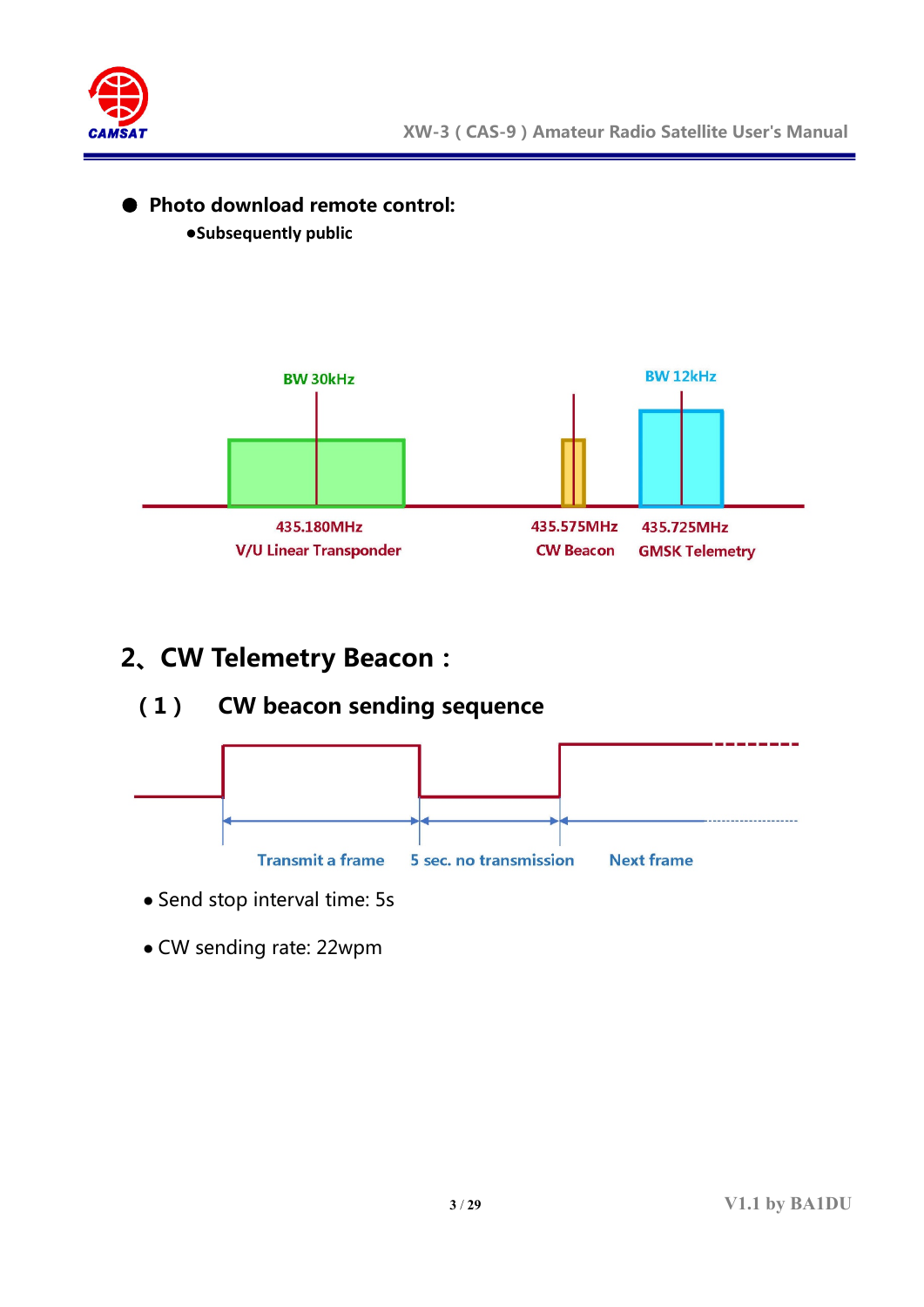

| <b>Sending</b><br>order | <b>Sending</b><br>content | <b>Description</b>                       | <b>Remarks</b>                                                                  |  |
|-------------------------|---------------------------|------------------------------------------|---------------------------------------------------------------------------------|--|
| 1                       | CAS <sub>9</sub>          | Satellite ID                             |                                                                                 |  |
| 2                       | <b>DFH</b>                | Telemetry information start identifier   | Send in standard Morse code                                                     |  |
| 3                       | <b>DFH</b>                | Telemetry information start identifier   |                                                                                 |  |
| 4                       | <b>CH1~ CH30</b>          | Telemetry channel 1~Telemetry channel 30 | this<br>Send<br>channel<br>information,<br>[Digital<br>see<br>Code Table] below |  |
| 5                       | <b>CAMSAT</b>             | Telemetry information end flag           | Send in standard Morse code                                                     |  |
| 6                       | <b>CAMSAT</b>             | Telemetry information end flag           |                                                                                 |  |

### **(2)CW beacon frame format**

The telemetry data (CH1 to CH30) are coded as follows:

#### **Digital Code Table**

| Digital        | Code                      |
|----------------|---------------------------|
| $\bf{0}$       | Т                         |
| 1              | $\boldsymbol{\mathsf{A}}$ |
| $\overline{2}$ | U                         |
| 3              | V                         |
| 4              | 4                         |
| 5              | E                         |
| 6              | 6                         |
| 7              | B                         |
| 8              | D                         |
| 9              | N                         |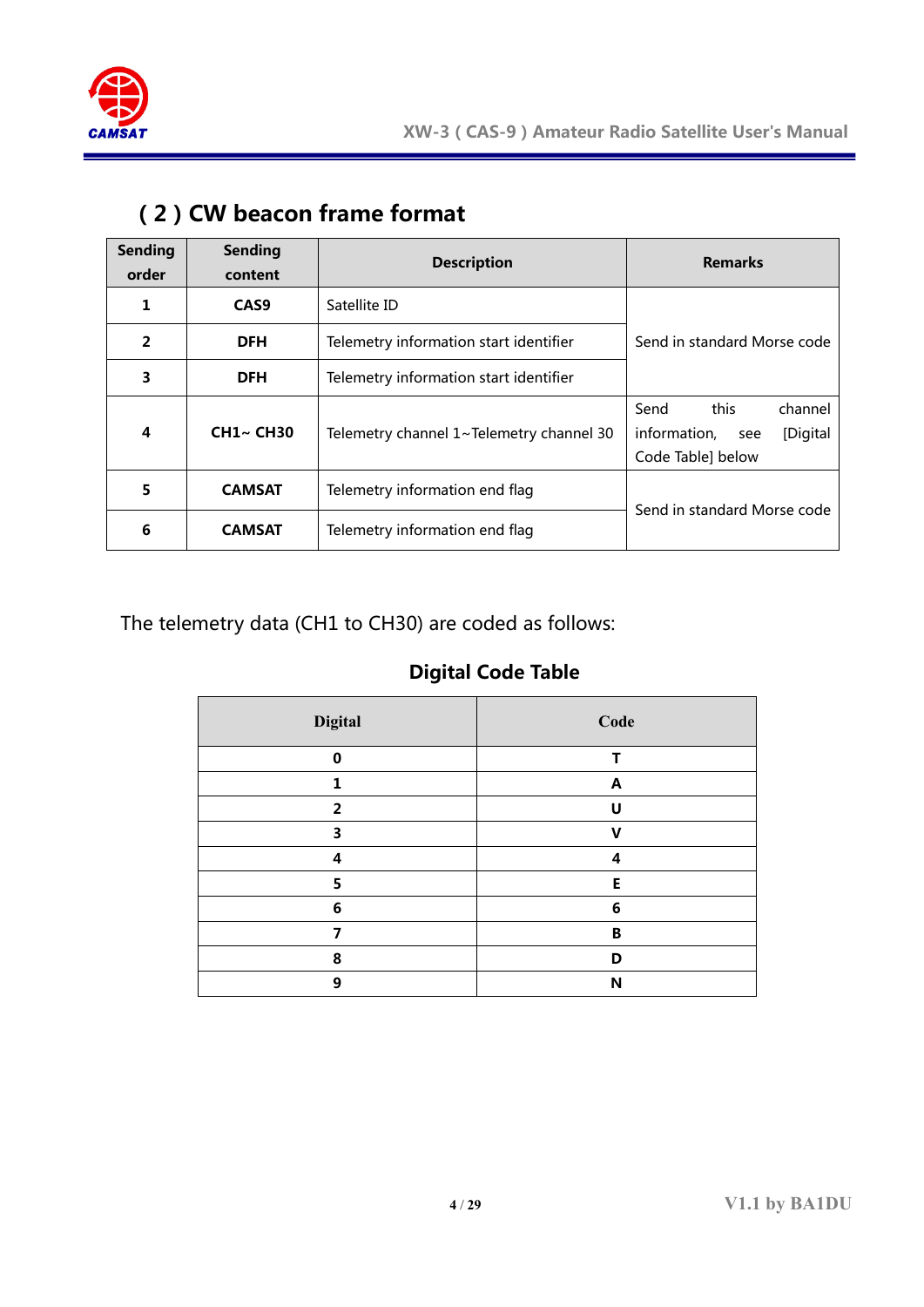

# **(3)CW beacon telemetry information and data analysis**

|                 |                                                   |             | Value range |      |                                                                                                                                                                                                                                                                                                                                                                                                                                                                                                                                                                                                                                                                                                                           |      |
|-----------------|---------------------------------------------------|-------------|-------------|------|---------------------------------------------------------------------------------------------------------------------------------------------------------------------------------------------------------------------------------------------------------------------------------------------------------------------------------------------------------------------------------------------------------------------------------------------------------------------------------------------------------------------------------------------------------------------------------------------------------------------------------------------------------------------------------------------------------------------------|------|
| <b>Channel</b>  | <b>Parameter name</b>                             | <b>Type</b> | Mini.       | Max. | <b>Parsing algorithm</b>                                                                                                                                                                                                                                                                                                                                                                                                                                                                                                                                                                                                                                                                                                  | Unit |
| CH <sub>1</sub> | CW telemetry frame transmission<br>counter        | data        | 000         | 999  | Every time a frame is sent, the CW telemetry frame counter is<br>incremented by 1, and starts counting from 000 when it is full                                                                                                                                                                                                                                                                                                                                                                                                                                                                                                                                                                                           | Time |
| CH2             | Remote<br>control<br>command<br>receiving counter | data        | 000         | 999  | Every time a remote control command is received, the counter is<br>incremented by 1, and start counting from 000 when it is full                                                                                                                                                                                                                                                                                                                                                                                                                                                                                                                                                                                          | Time |
| CH3             | <b>IHU</b> reset counter                          | data        | 000         | 999  | Every time IHU is reset, the counter is incremented by 1, and start<br>counting from 000 when it is full                                                                                                                                                                                                                                                                                                                                                                                                                                                                                                                                                                                                                  | Time |
| CH <sub>4</sub> | Device switch status                              | state       | 000         | 711  | <b>XYZ</b><br>X: 0- Linear transponder is off, In-orbit mode, test mode disabled<br>1- Linear transponder is on, In-orbit mode, test mode disabled<br>2- Linear transponder is off, On-track mode, test mode is disabled<br>3- Linear transponder is on, On-track mode, test mode is disabled<br>4- Linear transponder is off, In-orbit mode, test mode enabled<br>5- Linear transponder is on, In-orbit mode, test mode enabled<br>6- Linear transponder is off, On-track mode, test mode is enabled<br>7- Linear transponder is on, On-track mode, test mode is enabled<br>0- telemetry data in model 0; 1- telemetry data in mode 1<br>Y:<br>0- OBDH time calibration disabled; 1- OBDH time calibration enabled<br>Z: |      |
| CH <sub>5</sub> | Device switch status                              | state       | 000         | 111  | <b>XYZ</b><br>X: 0- with OBDH data; 1- without OBDH data<br>Y: Photo download enable (0- disable /1- enable)                                                                                                                                                                                                                                                                                                                                                                                                                                                                                                                                                                                                              |      |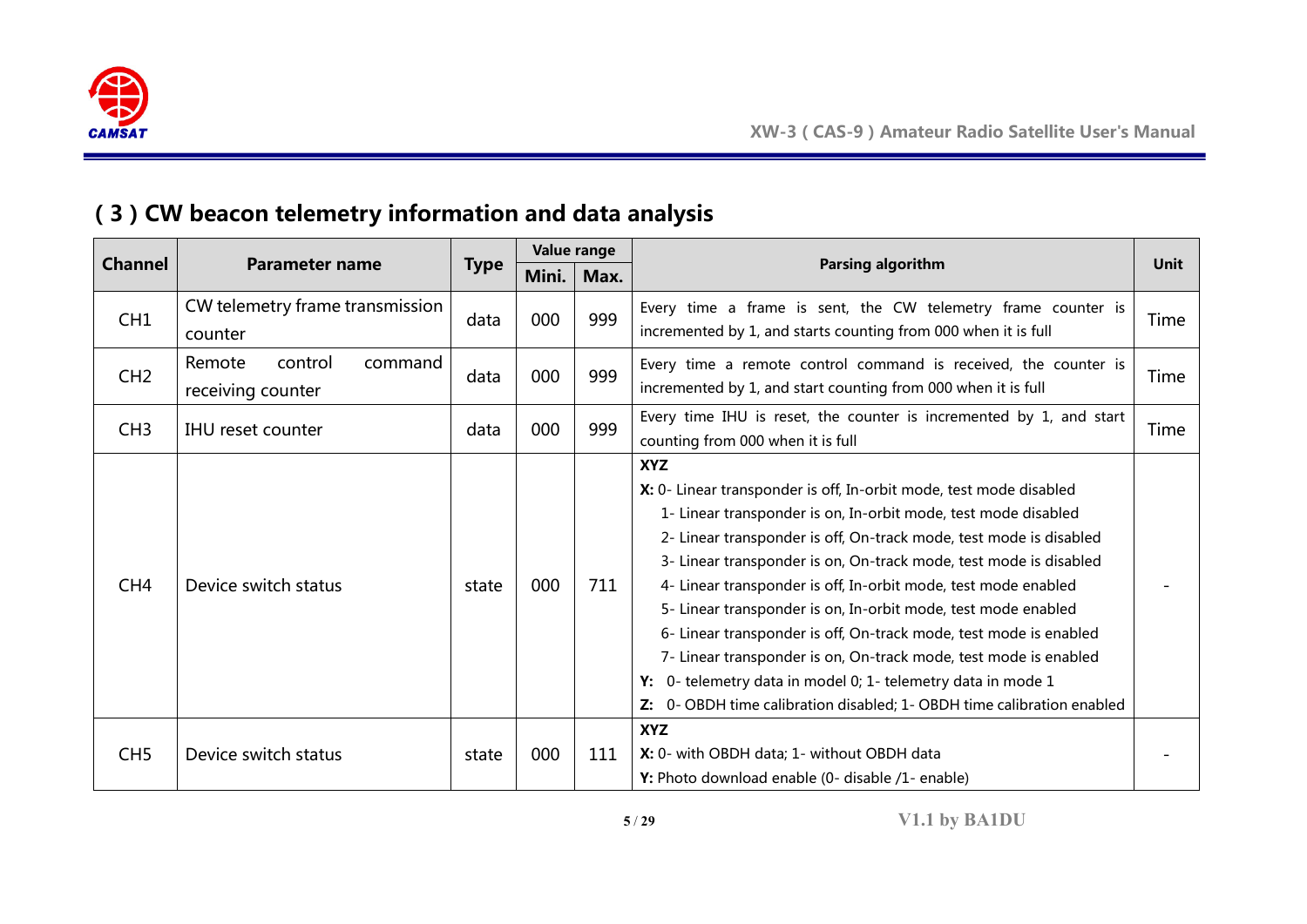

| <b>Channel</b>  |                                |             | Value range |      |                                                           | <b>Unit</b>  |
|-----------------|--------------------------------|-------------|-------------|------|-----------------------------------------------------------|--------------|
|                 | <b>Parameter name</b>          | <b>Type</b> | Mini.       | Max. | Parsing algorithm                                         |              |
|                 |                                |             |             |      | Z: GMSK Telemetry RF power (0- low power /- 1 high power) |              |
| CH <sub>6</sub> | 12V power supply voltage       | data        | 000         | 999  | $V = N/10$                                                | $\vee$       |
| CH <sub>7</sub> | VU 12V current                 | data        | 000         | 999  | $I = N$                                                   | mA           |
| CH <sub>8</sub> | VU 5V voltage                  | data        | 000         | 999  | $V = N/100$                                               | $\vee$       |
| CH <sub>9</sub> | VU 3.8V voltage                | data        | 000         | 999  | $I=N/100$                                                 | $\vee$       |
| <b>CH10</b>     | VU 3.3V voltage 1              | data        | 000         | 999  | $V = N/100$                                               | V            |
| <b>CH11</b>     | VU 3.3V voltage 2              | data        | 000         | 999  | $V = N/100$                                               | $\vee$       |
| <b>CH12</b>     | VU 3.8V current                | data        | 000         | 999  | $I = N$                                                   | mA           |
| <b>CH13</b>     | Transmitter 3.8V current       | data        | 000         | 999  | $I = N$                                                   | mA           |
| <b>CH14</b>     | Receiver 3.8V current          | data        | 000         | 999  | $I = N$                                                   | mA           |
| <b>CH15</b>     | AGC voltage                    | data        | 000         | 999  | $V = N/100$                                               | $\vee$       |
| CH16            | RF transmit power              | data        | 000         | 999  | $W = N$                                                   | mW           |
| <b>CH17</b>     | RF reflected power             | data        | 000         | 999  | $W = N$                                                   | mW           |
| <b>CH18</b>     | Thermoelectric<br>power        | data        | 000         | 999  | $V = N/100$                                               | $\vee$       |
|                 | generation voltage 1           |             |             |      |                                                           |              |
| <b>CH19</b>     | Thermoelectric<br>power        | data        | 000         | 999  | $V = N/100$                                               | $\vee$       |
|                 | generation voltage 2           |             |             |      |                                                           |              |
| <b>CH20</b>     | UHF Transmitter PA temperature | data        | 000         | 999  | <b>XYZ</b>                                                | $^{\circ}$ C |

**6** / **29 V1.1 by BA1DU**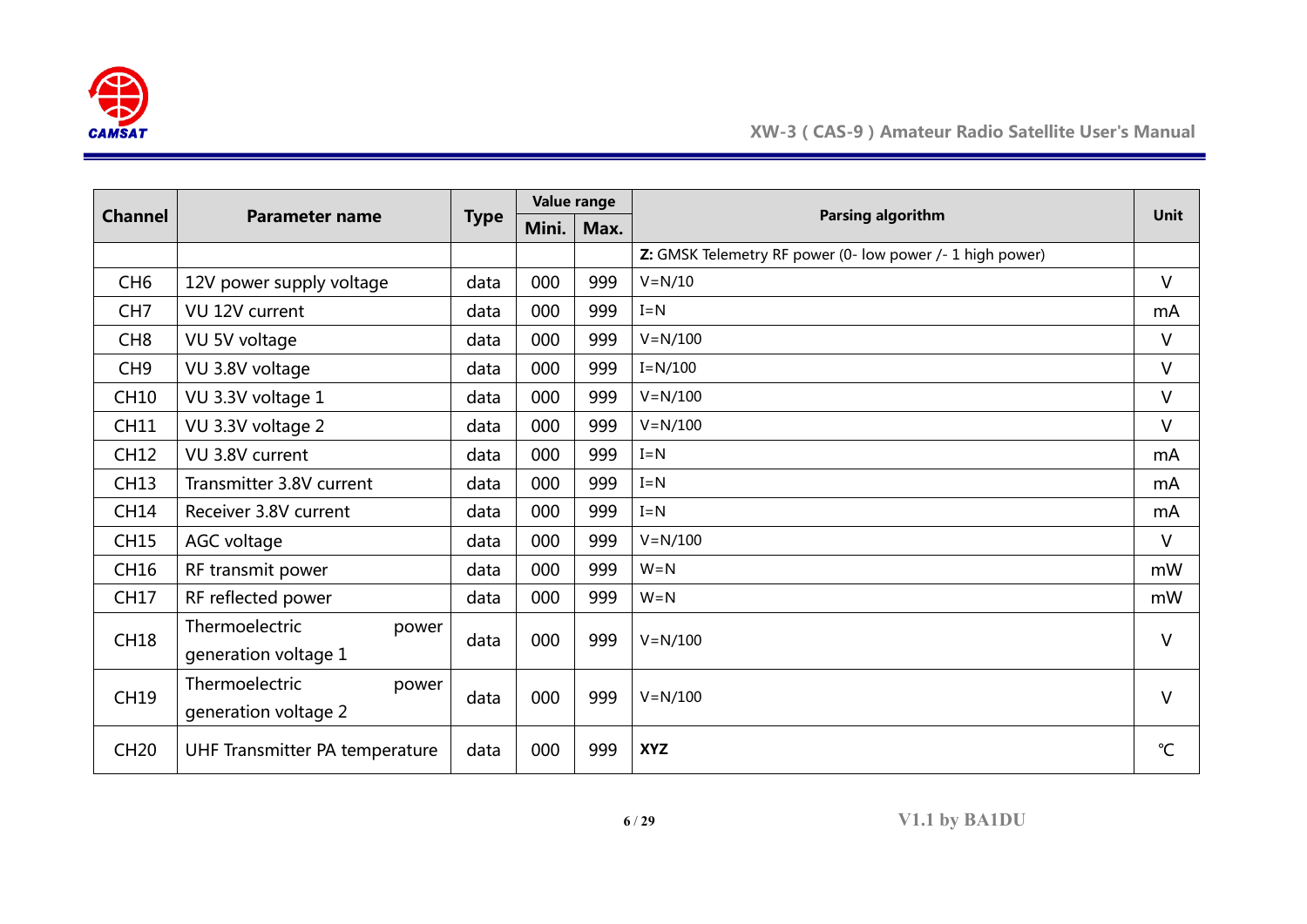

|                |                                              |             | Value range |      |                                                                                                         |               |
|----------------|----------------------------------------------|-------------|-------------|------|---------------------------------------------------------------------------------------------------------|---------------|
| <b>Channel</b> | <b>Parameter name</b>                        | <b>Type</b> | Mini.       | Max. | Parsing algorithm                                                                                       | <b>Unit</b>   |
| <b>CH21</b>    | <b>VHF Receiver temperature</b>              | data        | 000         | 999  | When X is 0-2, it represents a positive temperature; X is 3-4, it represents<br>a negative temperature. | $^{\circ}C$   |
| <b>CH22</b>    | IHU temperature                              | data        | 000         | 999  | For example:<br>$000 : 0^{\circ}C$                                                                      | $^{\circ}C$   |
| <b>CH23</b>    | Thermoelectric<br>generator<br>temperature 1 | data        | 000         | 999  | $025 : 25^{\circ}C$<br>125 : 125℃                                                                       | $\mathcal{C}$ |
| <b>CH24</b>    | Thermoelectric<br>generator<br>temperature 2 | data        | 000         | 999  | $301 : -1^{\circ}C$<br>$311 : -11^{\circ}C$<br>391 : -91℃<br>421 : -121℃                                | $^{\circ}C$   |
| <b>CH25</b>    | Satellite primary bus voltage                | data        | 000         | 999  | $V = N/10$                                                                                              | V             |
| <b>CH26</b>    | Satellite load total current                 | data        | 000         | 999  | $I = N/100$                                                                                             | A             |
| <b>CH27</b>    | Solar array current                          | data        | 000         | 999  | $I=N/100$                                                                                               | A             |
| <b>CH28</b>    | Battery charging current                     |             | 000         | 999  | $I = N/100$                                                                                             | A             |
| <b>CH29</b>    | Battery discharge current                    | data        | 000         | 999  | $I = N/100$                                                                                             | A             |
| <b>CH30</b>    | +5.3V supply voltage                         | data        | 000         | 999  | $V = N/100$                                                                                             | V             |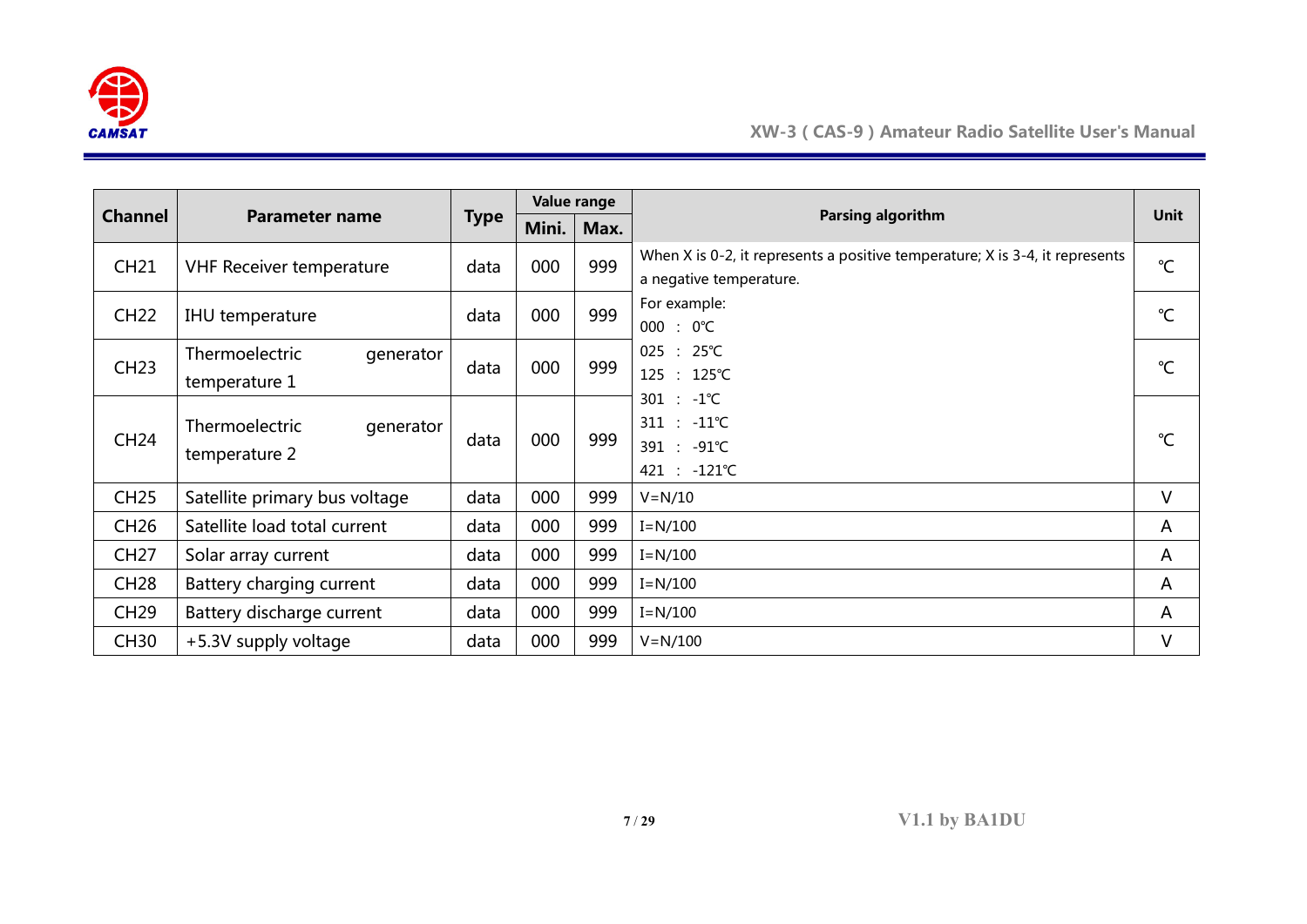

# **3、GMSK telemetry data:**

## **(1)GMSK telemetry frame format and communication protocol**

XW-3(CAS-9) satellite GMSK telemetry data is sent in the AX.25 UI frame format. The user data of each frame is 126 bytes, and

the allocation is as follows:

| <b>Function code</b>   | <b>Telemetry data content</b> |
|------------------------|-------------------------------|
| 7Byte                  | 119Byte                       |
| W0~W6:0x0100010001007E | W7~W125                       |

## **(2)GMSK telemetry data format and analysis method**

| <b>Sending</b><br>order | <b>Starting</b><br>position | <b>Data</b><br>length | <b>Telemetry data function description</b> | Telemetry data parsing algorithm                                   |                                                                    |
|-------------------------|-----------------------------|-----------------------|--------------------------------------------|--------------------------------------------------------------------|--------------------------------------------------------------------|
|                         |                             |                       |                                            | W1-Year: $00 \sim 99$ , representing $2000 \sim 2099$              |                                                                    |
|                         |                             | 6Byte                 |                                            | W2-Month: $01 \sim 12$ , representing January to December          |                                                                    |
|                         |                             |                       | Satellite time                             | W3-Day: $01 \sim 31$ , representing $1st \sim 31st$                |                                                                    |
|                         | W7                          |                       |                                            | W4-Hour: $00 \sim 23$ , representing $0:00 \sim 23:00$             |                                                                    |
|                         |                             |                       |                                            |                                                                    | W5-minute: $00 \sim 59$ , representing 0 minutes $\sim 59$ minutes |
|                         |                             |                       |                                            | W6-second: $00 \sim 59$ , representing 0 seconds $\sim 59$ seconds |                                                                    |
|                         | W13                         | 6Byte                 | 48 hours reset time                        | W1-Year: 00 ~ 99, representing $2000 \sim 2099$                    |                                                                    |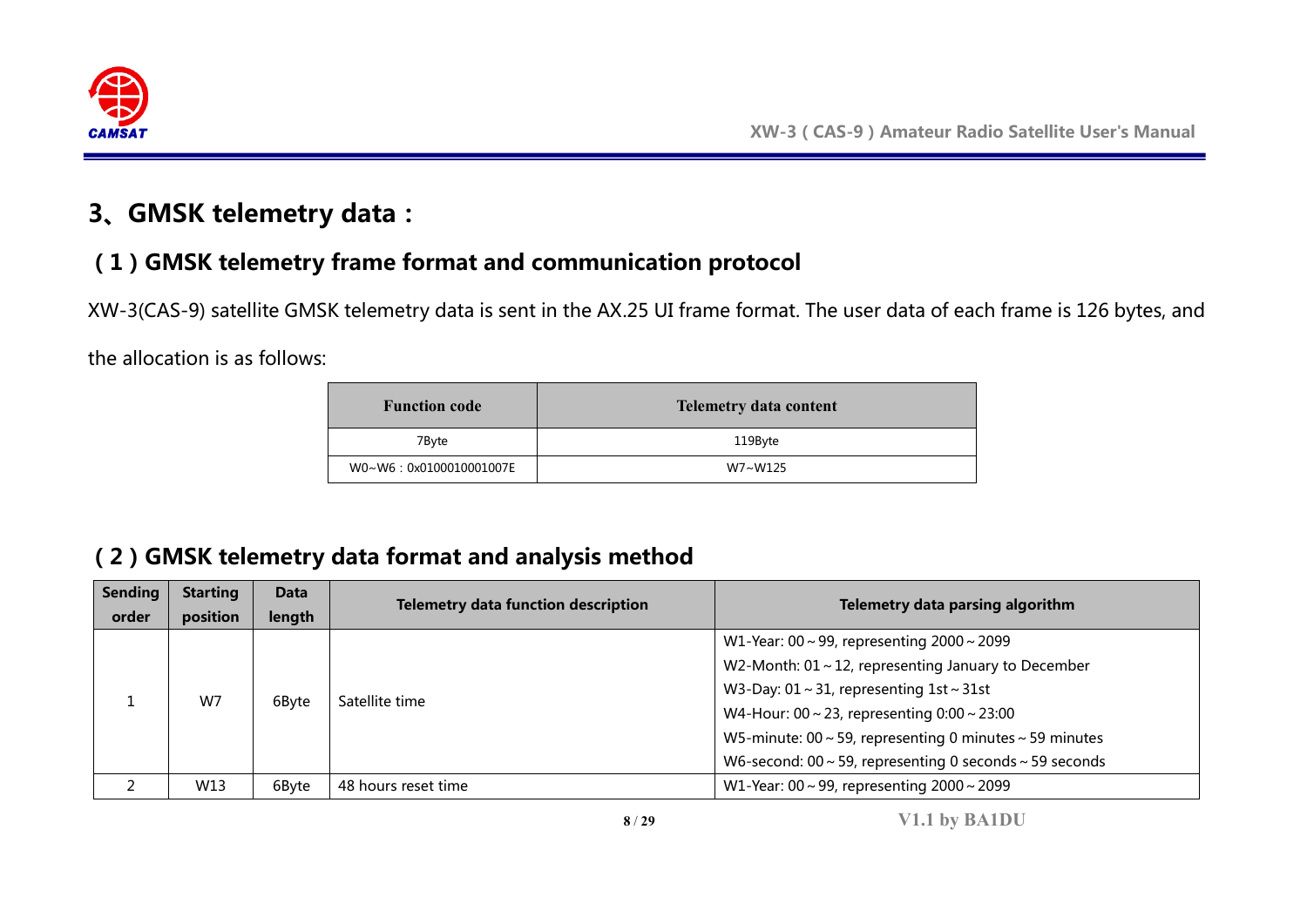

| <b>Sending</b><br>order | <b>Starting</b><br>position | <b>Data</b><br>length | <b>Telemetry data function description</b>  | Telemetry data parsing algorithm                                   |
|-------------------------|-----------------------------|-----------------------|---------------------------------------------|--------------------------------------------------------------------|
|                         |                             |                       |                                             | W2-Month: $01 \sim 12$ , representing January to December          |
|                         |                             |                       |                                             | W3-Day: $01 \sim 31$ , representing $1st \sim 31st$                |
|                         |                             |                       |                                             | W4-Hour: $00 \sim 23$ , representing $0:00 \sim 23:00$             |
|                         |                             |                       |                                             | W5-minute: $00 \sim 59$ , representing 0 minutes $\sim 59$ minutes |
|                         |                             |                       |                                             | W6-second: $00 \sim 59$ , representing 0 seconds $\sim 59$ seconds |
| 3                       | W19                         | 1Byte                 | Total reset counter                         | W1 is an integer. Restart counting from 0 after counting up        |
|                         |                             |                       |                                             | Range: $0 \sim 255$                                                |
| 4                       | W20                         | 1Byte                 | <b>Telemetry Frame Transmission Counter</b> | W1 is an integer. Restart counting from 0 after counting up        |
|                         |                             |                       |                                             | Range: $0 \sim 255$                                                |
| 5                       | W21                         | 1Byte                 | Remote control frame reception counter      | W1 is an integer. Restart counting from 0 after counting up        |
|                         |                             |                       |                                             | Range: $0 \sim 255$                                                |
| 6                       | W22                         | 1Byte                 | Remote control command execution counter    | W1 is an integer. Restart counting from 0 after counting up        |
|                         |                             |                       |                                             | Range: 0~255                                                       |
| 7                       | W23                         | 1Byte                 | Remote control command forwarding counter   | W1 is an integer. Restart counting from 0 after counting up        |
|                         |                             |                       |                                             | Range: 0~255                                                       |
|                         |                             |                       |                                             | <b>b7b6b5b4:</b> reserved                                          |
|                         |                             |                       |                                             | <b>b3:</b> VU CPU I/O acquisition watchdog (0 off/1 on)            |
| 8                       | W24                         | 1Byte                 | Watchdog switch status                      | <b>b2:</b> ADC software watchdog (0 off/1 on)                      |
|                         |                             |                       |                                             | b1: Temperature measurement software watchdog (0 off/1 on)         |
|                         |                             |                       |                                             | <b>b0:</b> Remote control software watchdog (0 off/1 on)           |
| 9                       | W <sub>25</sub>             | 1Byte                 | CPU I/O acquisition watchdog reset counter  | W1 is an integer. Restart counting from 0 after counting up        |
|                         |                             |                       |                                             | Range: $0 \sim 255$                                                |
| 10                      | W26                         | 1Byte                 | ADC software watchdog reset counter         | W1 is an integer. Restart counting from 0 after counting up        |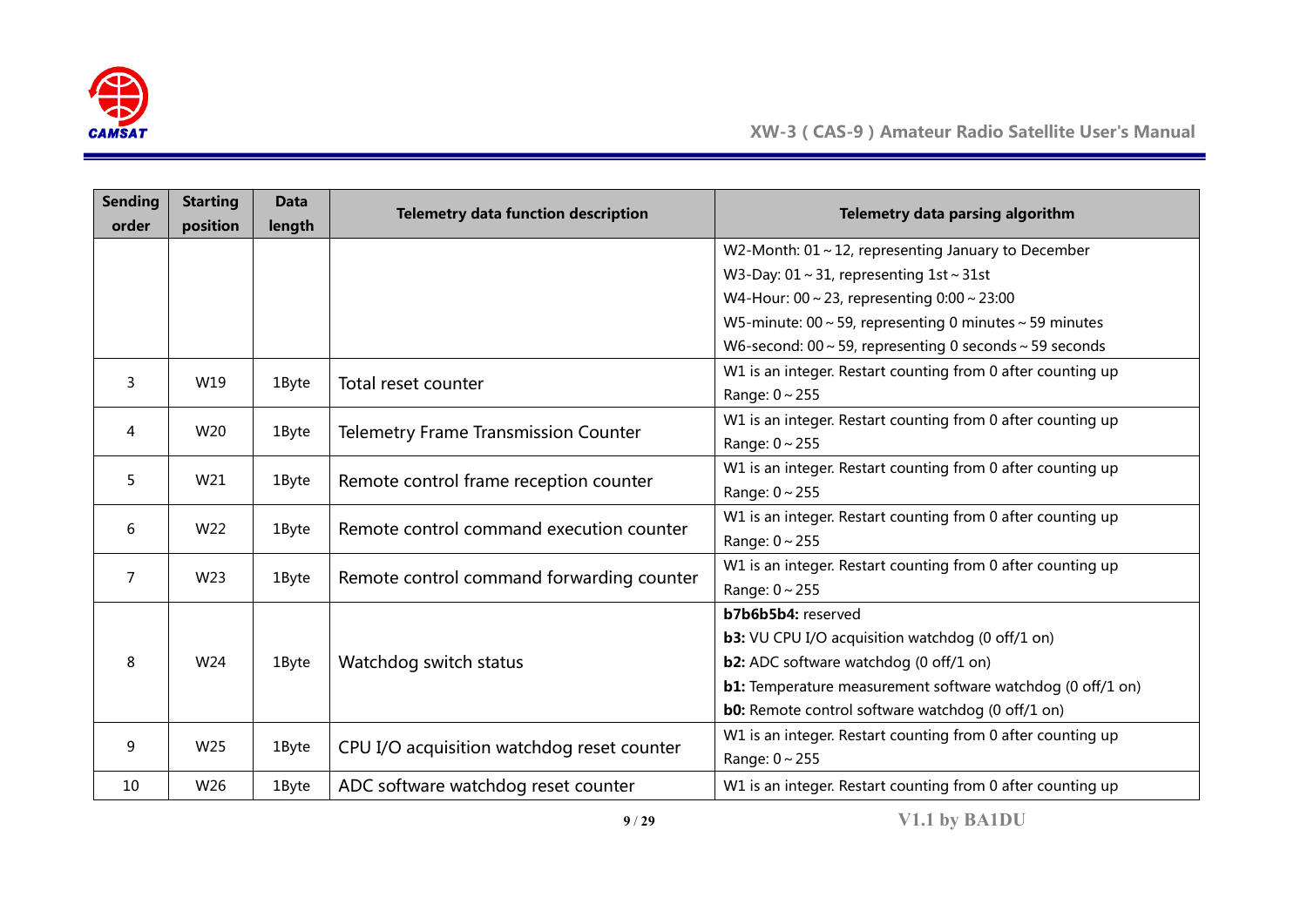

| <b>Sending</b><br>order | <b>Starting</b><br>position | <b>Data</b><br>length | <b>Telemetry data function description</b>      | Telemetry data parsing algorithm                                                            |
|-------------------------|-----------------------------|-----------------------|-------------------------------------------------|---------------------------------------------------------------------------------------------|
|                         |                             |                       |                                                 | Range: $0 \sim 255$                                                                         |
| 11                      | W27                         |                       | Temperature measurement software watchdog       | W1 is an integer. Restart counting from 0 after counting up                                 |
|                         |                             | 1Byte                 | reset counter                                   | Range: $0 \sim 255$                                                                         |
|                         |                             |                       | software<br>watchdog<br>Remote control<br>reset | W1 is an integer. Restart counting from 0 after counting up                                 |
| 12                      | W28                         | 1Byte                 | counter                                         | Range: $0 \sim 255$                                                                         |
|                         |                             |                       |                                                 | <b>b7:</b> Allow to set to track mode (0 disable/1 enable)                                  |
|                         |                             |                       |                                                 | <b>b6:</b> Photo download enable (0 disable/1 enable)                                       |
|                         |                             | 1Byte                 | Working status 1                                | <b>b5:</b> Delayed telemetry switch status (0 off/1 on)                                     |
| 13                      | W29                         |                       |                                                 | <b>b4:</b> Test mode enable (0 disable/1 enable)                                            |
|                         |                             |                       |                                                 | b3: 0: Linear transponder off; 1: Linear transponder on.                                    |
|                         |                             |                       |                                                 | <b>b2:</b> OBDH time calibration enable (0 disable/1 enable)                                |
|                         |                             |                       |                                                 | <b>b1:</b> Telemetry transmit RF power(0 low power/1 high power)                            |
|                         |                             |                       |                                                 | <b>b0:</b> Program control mode enable (0-disable/1 enable)                                 |
|                         |                             |                       |                                                 | <b>b7:</b> In-orbit mode (0 not In-orbit/1 In-orbit)                                        |
|                         |                             |                       |                                                 | <b>b6:</b> Battery discharge switch is on (0 off/1 on)                                      |
|                         |                             |                       |                                                 | b5: Program control mode switch enable (0 disable/1 enable)                                 |
|                         |                             |                       |                                                 | <b>b4:</b> OBDH B on A off power distribution switch status (0 off/1 on)                    |
| 14                      | W30                         | 1Byte                 | Working status 2                                | <b>b3:</b> OBDH A on B off power distribution switch status (0 off/1 on)                    |
|                         |                             |                       |                                                 | b2: VHF antenna deployed state (0 not deployed/1 deployed)                                  |
|                         |                             |                       |                                                 | <b>b1:</b> UHF antenna expanded state (0 not expanded/1 expanded)                           |
|                         |                             |                       |                                                 | <b>b0:</b> the status of the total antenna deployment switch $(0 \text{ off}/1 \text{ on})$ |
| 15                      | W31                         | 1Byte                 | Working status 3                                | <b>b7:</b> Waiting for into orbit mode (0 not/1 waiting)                                    |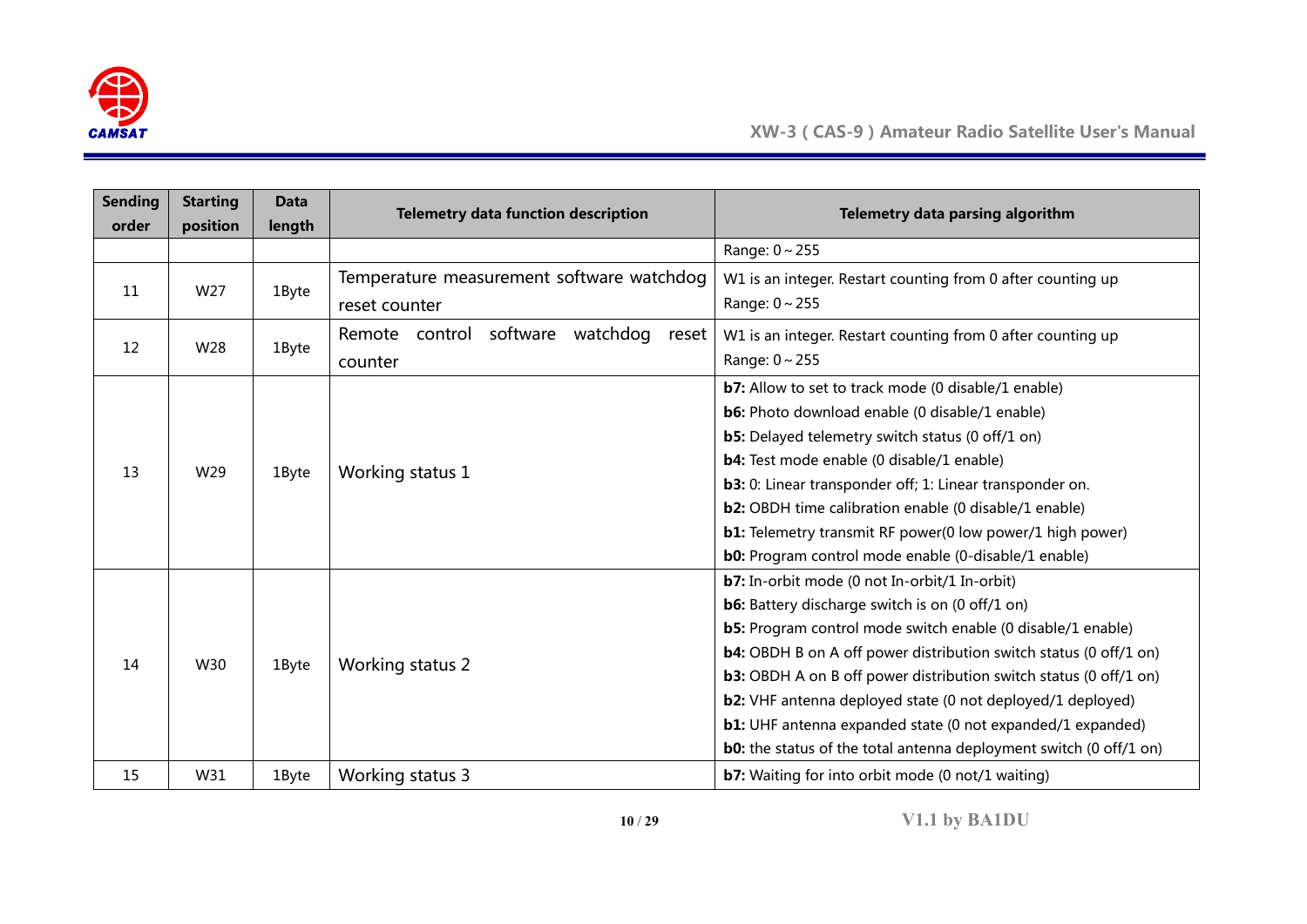

| <b>Sending</b><br>order | <b>Starting</b><br>position | <b>Data</b><br>length | <b>Telemetry data function description</b> | Telemetry data parsing algorithm                                     |
|-------------------------|-----------------------------|-----------------------|--------------------------------------------|----------------------------------------------------------------------|
|                         |                             |                       |                                            | b6: On-Track mode (0 non/1 On-track)                                 |
|                         |                             |                       |                                            | <b>b5:</b> OBDH SPI state (0 normal/1 failure)                       |
|                         |                             |                       |                                            | <b>b4:</b> ADC I2C state (0 normal/1 failure)                        |
|                         |                             |                       |                                            | <b>b3:</b> Temperature measurement I2C state (0 normal/1 failure)    |
|                         |                             |                       |                                            | b2: Clock I2C state (0 normal/1 failure)                             |
|                         |                             |                       |                                            | <b>b1:</b> Inertial navigator serial port state (0 normal/1 failure) |
|                         |                             |                       |                                            | <b>b0:</b> Flash SPI state (0 normal/1 failure)                      |
|                         |                             |                       |                                            | W1 is the integer part, W2 is the decimal part (1 decimal place)     |
| 16                      | W32                         | 2Byte                 | 12V power supply voltage                   | Range: $0 \sim 15.0(V)$                                              |
| 17                      | W34                         |                       |                                            | W1W2 is an integer                                                   |
|                         |                             | 2Byte                 | VU 12V power supply current                | Range: $0 \sim 1500$ (mA)                                            |
| 18                      | W36                         | 2Byte                 |                                            | W1 is the integer part, W2 is the decimal part (2 decimal places)    |
|                         |                             |                       | VU 5V power supply voltage                 | Range: $0 \sim 10.00(V)$                                             |
| 19                      | W38                         | 2Byte                 | VU 3.8V power supply voltage               | W1 is the integer part, W2 is the decimal part (2 decimal places)    |
|                         |                             |                       |                                            | Range: $0 \sim 5.00(V)$                                              |
| 20                      | W40                         |                       |                                            | W1 is the integer part, W2 is the decimal part (2 decimal places)    |
|                         |                             | 2Byte                 | IHU 3.3V voltage 1                         | Range: $0V \sim 5.00(V)$                                             |
| 21                      | W42                         | 2Byte                 | IHU 3.3V voltage 2                         | W1 is the integer part, W2 is the decimal part (2 decimal places)    |
|                         |                             |                       |                                            | Range: $0V \sim 5.00(V)$                                             |
| 22                      | W44<br>2Byte                |                       |                                            | W1W2 is an integer                                                   |
|                         |                             |                       | IHU 3.8V current                           | Range: $0 \sim 500$ (mA)                                             |
|                         |                             | 2Byte                 |                                            | W1W2 is an integer                                                   |
|                         | 23<br>W46                   |                       | UHF transmitter 3.8V current               | Range: $0 \sim 500$ (mA)                                             |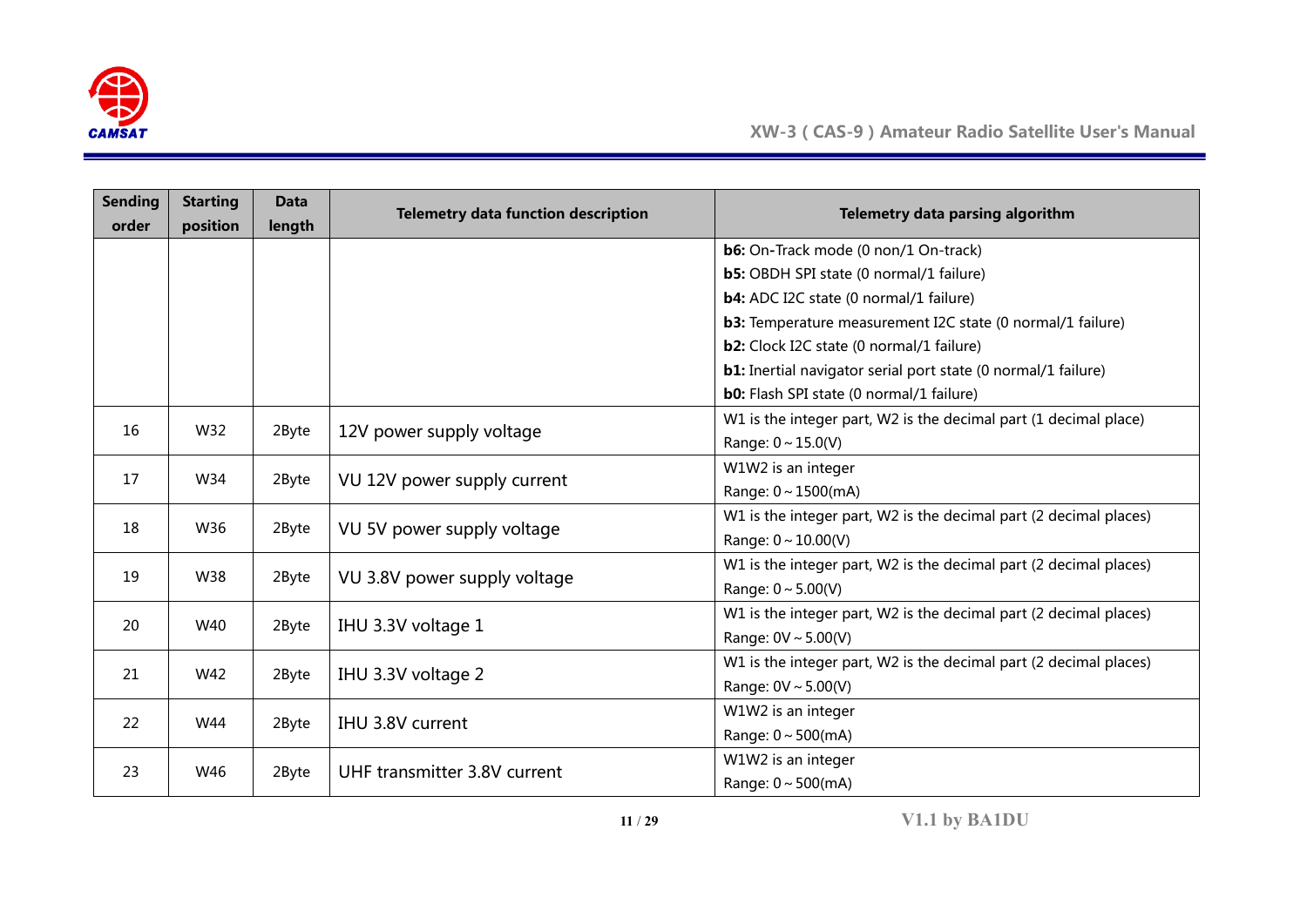

| <b>Sending</b><br>order | <b>Starting</b><br>position | <b>Data</b><br>length | <b>Telemetry data function description</b> | Telemetry data parsing algorithm                                                   |
|-------------------------|-----------------------------|-----------------------|--------------------------------------------|------------------------------------------------------------------------------------|
| 24                      | W48                         |                       | VHF receiver 3.8V current                  | W1W2 is an integer                                                                 |
|                         |                             | 2Byte                 |                                            | Range: $0 \sim 500$ (mA)                                                           |
| 25                      | W50                         | 2Byte                 | VHF AGC voltage                            | W1 is the integer part, W2 is the decimal part (2 decimal places)                  |
|                         |                             |                       |                                            | Range: $0 \sim 5.00(V)$                                                            |
| 26                      | W52                         | 2Byte                 | RF transmit power                          | W1W2 is an integer                                                                 |
|                         |                             |                       |                                            | Range: $0 \sim 2000$ (mW)                                                          |
| 27                      | W54                         | 2Byte                 | RF reflected power                         | W1W2 is an integer                                                                 |
|                         |                             |                       |                                            | Range: $0 \sim 1000$ (mW)                                                          |
| 28                      | W56                         | 2Byte                 |                                            | W1 is the integer part, W2 is the decimal part (1 decimal place)                   |
|                         |                             |                       | Thermoelectric generator voltage 1         | Range: $0 \sim 30.0(V)$                                                            |
| 29                      | W58                         | 2Byte                 |                                            | W1 is the integer part, W2 is the decimal part (1 decimal place)                   |
|                         |                             |                       | Thermoelectric generator voltage 2         | Range: $0 \sim 30.0(V)$                                                            |
|                         |                             |                       |                                            | B7 of W1 is the sign bit, 0 is positive, 1 is negative; b6~b0 are numerical        |
| 30                      | W60                         | 1Byte                 | UHF Transmitter PA temperature             | <b>bits</b>                                                                        |
|                         |                             |                       |                                            | Range: $-100 \sim +100$ (°C)                                                       |
|                         |                             |                       |                                            | B7 of W1 is the sign bit, 0 is positive, 1 is negative; $b6 \sim b0$ are numerical |
| 31                      | W61                         | 1Byte                 | <b>VHF Receiver temperature</b>            | <b>bits</b>                                                                        |
|                         |                             |                       |                                            | Range: $-100 \sim +100$ (°C)                                                       |
|                         |                             |                       |                                            | B7 of W1 is the sign bit, 0 is positive, 1 is negative; b6~b0 are numerical        |
| 32                      | W62                         | 1Byte                 | IHU temperature                            | <b>bits</b>                                                                        |
|                         |                             |                       |                                            | Range: $-100 \sim +100$ (°C)                                                       |
|                         |                             | 1Byte                 |                                            | B7 of W1 is the sign bit, 0 is positive, 1 is negative; $b6 \sim b0$ are numerical |
| W63<br>33               |                             |                       | Thermoelectric generator temperature 1     | <b>bits</b>                                                                        |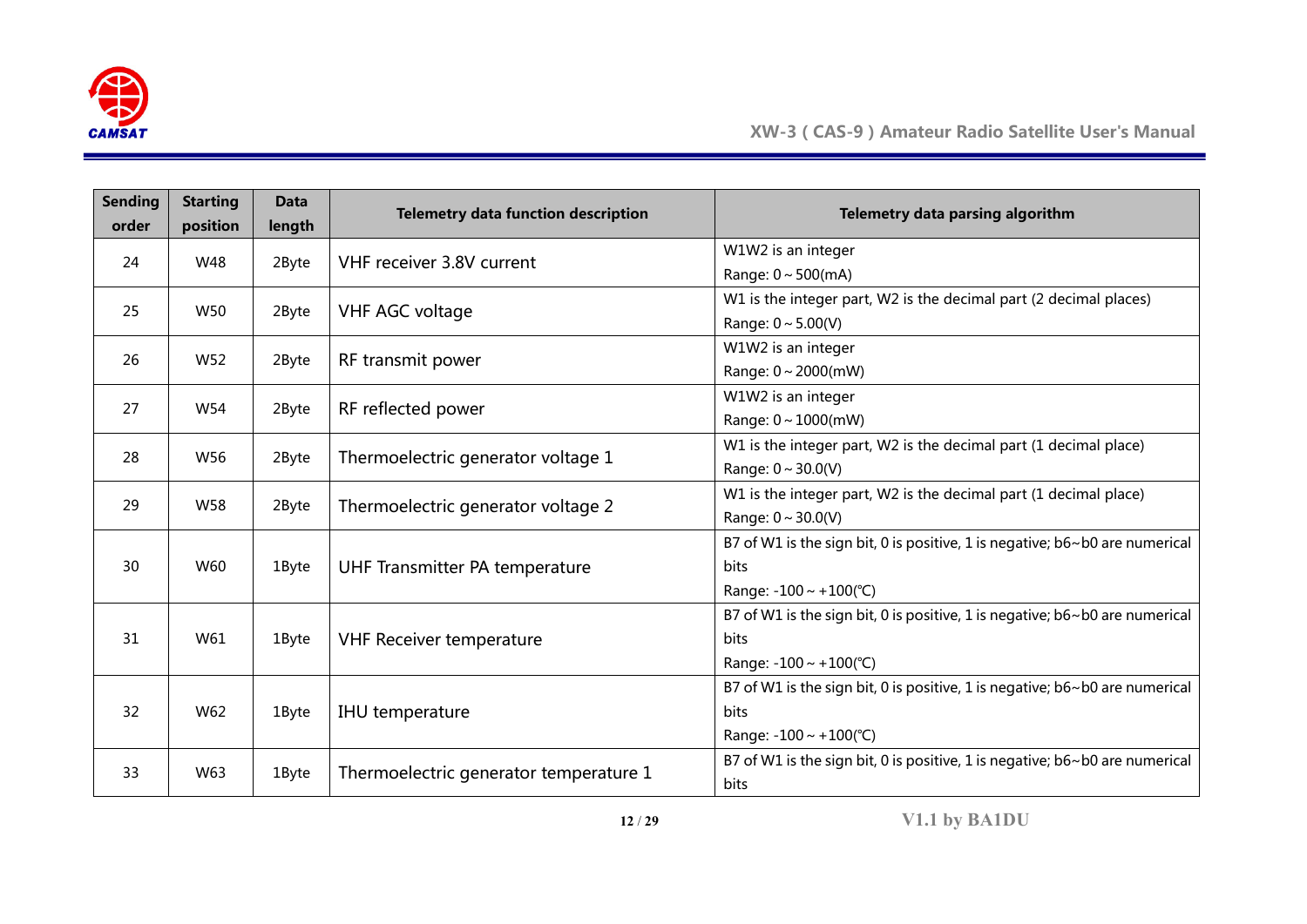

| <b>Sending</b><br>order | <b>Starting</b><br>position | <b>Data</b><br>length                                                                                                                                        | <b>Telemetry data function description</b>                | Telemetry data parsing algorithm                                            |
|-------------------------|-----------------------------|--------------------------------------------------------------------------------------------------------------------------------------------------------------|-----------------------------------------------------------|-----------------------------------------------------------------------------|
|                         |                             |                                                                                                                                                              |                                                           | Range: -127 ~ +127(°C)                                                      |
|                         |                             |                                                                                                                                                              |                                                           | B7 of W1 is the sign bit, 0 is positive, 1 is negative; b6~b0 are numerical |
| 34                      | W64                         | 1Byte                                                                                                                                                        | Thermoelectric generator temperature 2                    | bits                                                                        |
|                         |                             |                                                                                                                                                              |                                                           | Range: -127 ~ +127 (°C)                                                     |
|                         |                             |                                                                                                                                                              |                                                           | W1-Hour: $00 \sim 23$ , representing $0:00 \sim 23:00$                      |
| 35                      | W65                         | 3Byte                                                                                                                                                        | Current delay telemetry interval                          | W2-Minute: $00 \sim 59$ , representing 0 minute $\sim 59$ minutes           |
|                         |                             |                                                                                                                                                              |                                                           | W3-second: $00 \sim 59$ , representing 0 second $\sim 59$ seconds           |
|                         |                             |                                                                                                                                                              |                                                           | W1-Year: $0 \sim 99$ , representing $2000 \sim 2099$                        |
|                         |                             | W3-Day: $01 \sim 31$ , representing $1st \sim 31st$<br>Delay telemetry start time setting<br>6Byte<br>W4-Hour: $00 \sim 23$ , representing $0:00 \sim 23:00$ | W2-Month: $01 \sim 12$ , representing January to December |                                                                             |
| 36                      | W68                         |                                                                                                                                                              |                                                           |                                                                             |
|                         |                             |                                                                                                                                                              |                                                           |                                                                             |
|                         |                             |                                                                                                                                                              |                                                           | W5-minute: $00 \sim 59$ , representing 0 minute $\sim 59$ minutes           |
|                         |                             |                                                                                                                                                              |                                                           | W6-second: $00 \sim 59$ , representing 0 second $\sim 59$ seconds           |
|                         |                             |                                                                                                                                                              |                                                           | W1-Hour: $00 \sim 23$ , representing $0:00 \sim 23:00$                      |
| 37                      | W74                         | 3Byte                                                                                                                                                        | Delay telemetry interval setting                          | W2-Minute: $00 \sim 59$ , representing 0 minutes $\sim 59$ minutes          |
|                         |                             |                                                                                                                                                              |                                                           | W3-second: $00 \sim 59$ , representing 0 seconds $\sim 59$ seconds          |
| 38                      | W77                         | 3Byte                                                                                                                                                        | Delay telemetry times setting                             | W1W2W3 is an integer                                                        |
|                         |                             |                                                                                                                                                              |                                                           | Range: 0 ~ 16777215                                                         |
| 39                      | W80                         |                                                                                                                                                              |                                                           | $W_1W_2$ : Q0L Q0H                                                          |
|                         |                             | 2Byte                                                                                                                                                        | Attitude quaternion q0                                    | q0=((Q0H < < 8) Q0L)/32768                                                  |
| 40                      | W82                         |                                                                                                                                                              |                                                           | $W_1W_2$ : Q1L Q1H                                                          |
|                         |                             | 2Byte                                                                                                                                                        | Attitude quaternion q1                                    | $q1 = ((Q1H < 8)   Q1L)/32768$                                              |
| 41                      | W84                         | 2Byte                                                                                                                                                        | Attitude quaternion q2                                    | $W_1W_2$ : Q2L Q2H                                                          |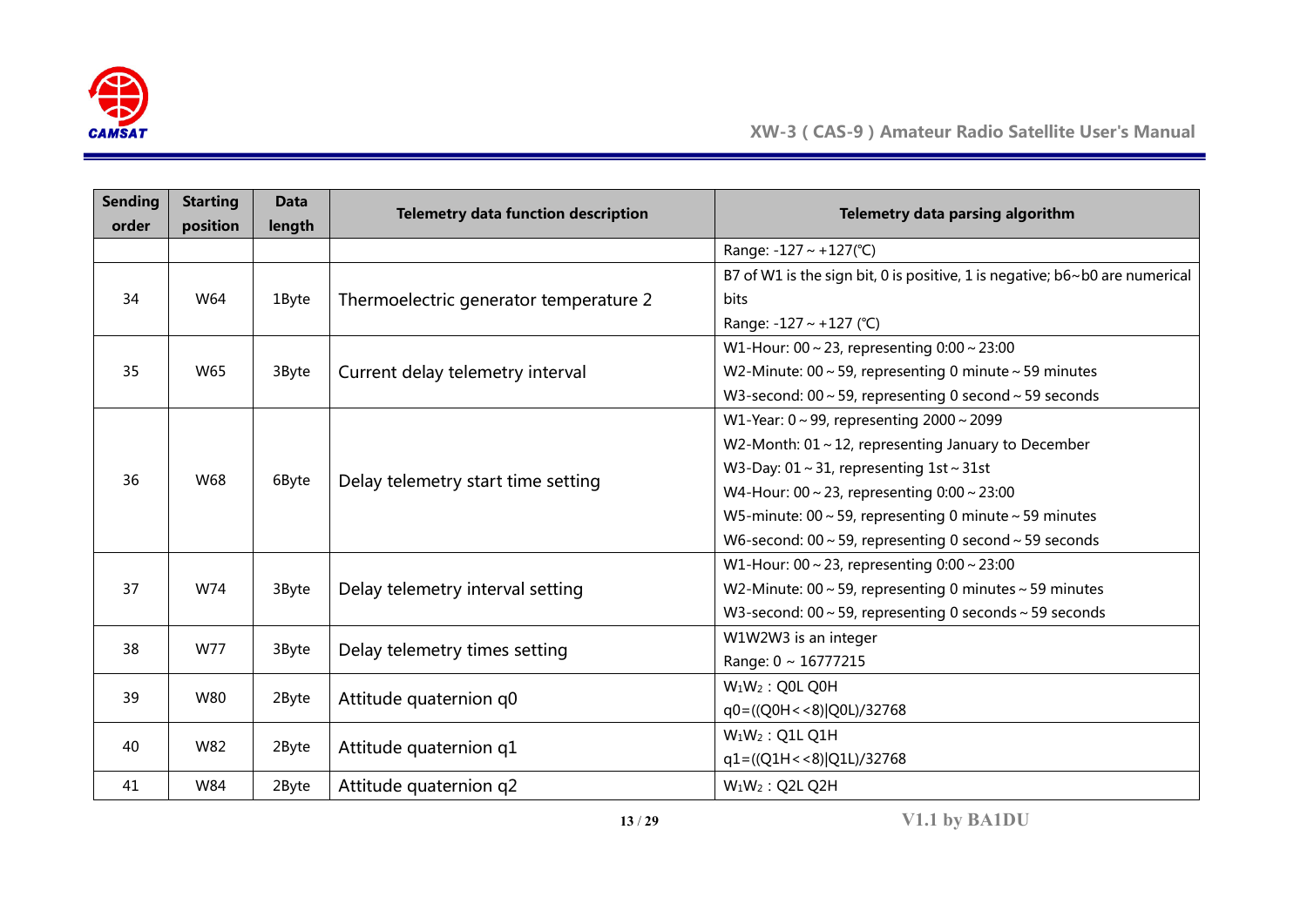

| <b>Sending</b><br>order | <b>Starting</b><br>position | <b>Data</b><br>length | <b>Telemetry data function description</b> |                                         | Telemetry data parsing algorithm                                 |  |  |  |  |  |
|-------------------------|-----------------------------|-----------------------|--------------------------------------------|-----------------------------------------|------------------------------------------------------------------|--|--|--|--|--|
|                         |                             |                       |                                            | q2=((Q2H < < 8) Q2L)/32768              |                                                                  |  |  |  |  |  |
| 42                      | W86                         | 2Byte                 | Attitude quaternion q3                     | $W_1W_2$ : Q3L Q3H                      |                                                                  |  |  |  |  |  |
|                         |                             |                       |                                            | q3=((Q3H < < 8) Q3L)/32768              |                                                                  |  |  |  |  |  |
| 43                      | W88                         | 2Byte                 | X-axis angular speed                       | $W_1W_2$ : WxL WxH                      |                                                                  |  |  |  |  |  |
|                         |                             |                       |                                            | $Wx = ((WxH < 8) WxL)/32768*2000(°/s))$ |                                                                  |  |  |  |  |  |
| 44                      | W90                         | 2Byte                 | Y axis angular speed                       | $W_1W_2$ : WyL WyH                      |                                                                  |  |  |  |  |  |
|                         |                             |                       |                                            | Wy=((WyH<<8) WyL)/32768*2000(°/s)       |                                                                  |  |  |  |  |  |
| 45                      | W92                         | 2Byte                 | Z-axis angular speed                       | $W_1W_2$ : WzL WzH                      |                                                                  |  |  |  |  |  |
|                         |                             |                       |                                            |                                         | Wz=((WzH<<8) WzL)/32768*2000(°/s)                                |  |  |  |  |  |
|                         |                             |                       |                                            | W1 second highest byte                  | The four bytes are the accumulated                               |  |  |  |  |  |
| 46                      | W94                         |                       | Satellite time seconds                     | W2 second high byte                     | value of the whole second of UTC since                           |  |  |  |  |  |
|                         |                             | 4Byte                 |                                            | W3 second low byte                      | 0:00:00:00 UTC on January 1, 2009 (0:00                          |  |  |  |  |  |
|                         |                             |                       |                                            | W4 second lowest byte                   | after the jumped second).                                        |  |  |  |  |  |
| 47                      | W98                         | 2Byte                 | Satellite time milliseconds                | W1W2 is an integer                      |                                                                  |  |  |  |  |  |
| 48                      | W100                        | 2Byte                 | Satellite primary bus voltage              |                                         | W1 is the integer part, W2 is the decimal part (1 decimal place) |  |  |  |  |  |
|                         |                             |                       |                                            | Range: $0 \sim 30.0(V)$                 |                                                                  |  |  |  |  |  |
| 49                      | W102                        | 2Byte                 | Satellite load total current               |                                         | W1 is the integer part, W2 is the decimal part (1 decimal place) |  |  |  |  |  |
|                         |                             |                       |                                            | Range: $0 \sim 10.0(A)$                 |                                                                  |  |  |  |  |  |
| 50                      | W104                        | 2Byte                 |                                            |                                         | W1 is the integer part, W2 is the decimal part (1 decimal place) |  |  |  |  |  |
|                         |                             |                       | Solar array current                        | Range: $0 \sim 10.0(A)$                 |                                                                  |  |  |  |  |  |
| 51                      | W106                        | 2Byte                 | Battery charging current                   |                                         | W1 is the integer part, W2 is the decimal part (1 decimal place) |  |  |  |  |  |

**14** / **29 V1.1 by BA1DU**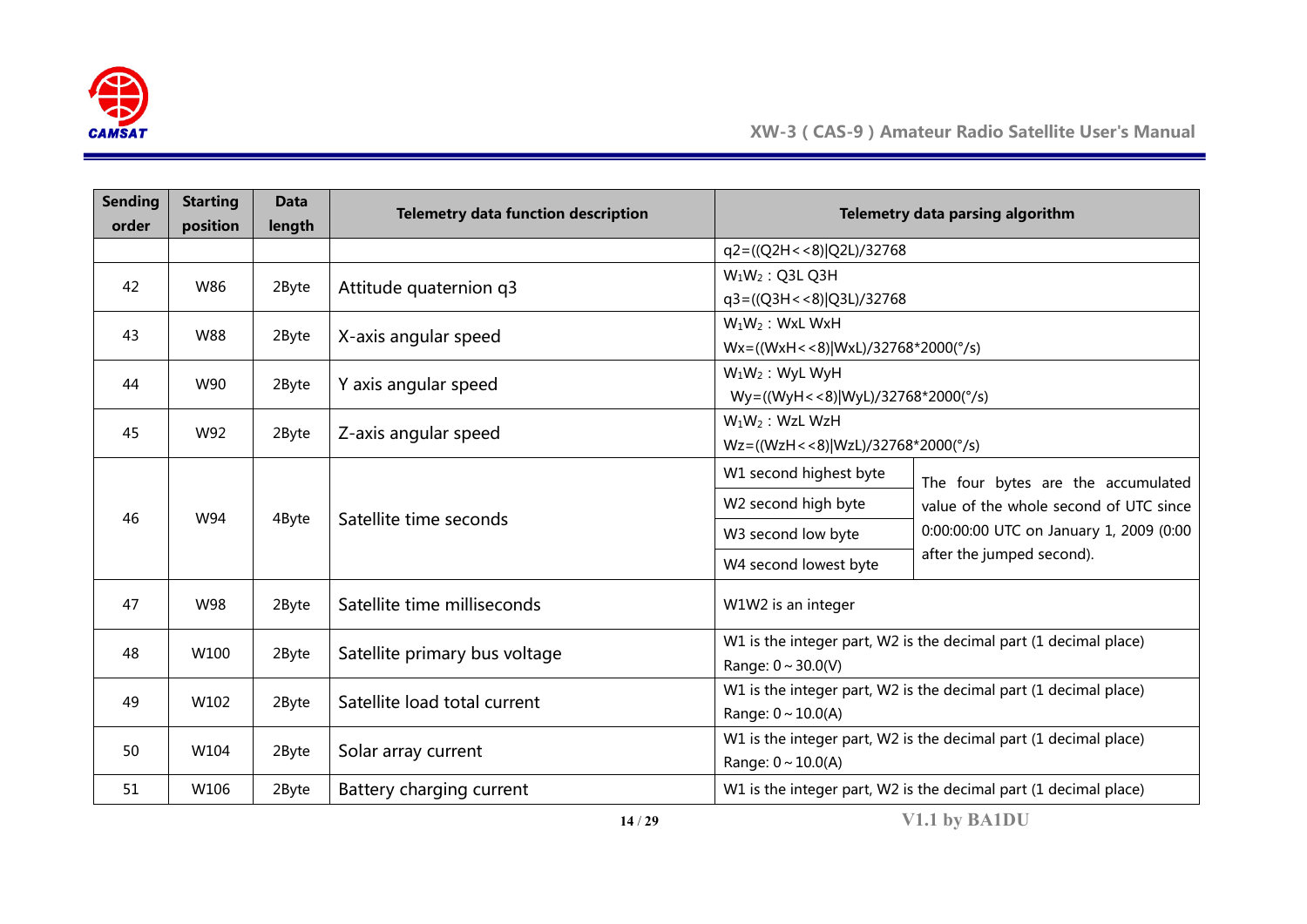

| <b>Sending</b><br>order | <b>Starting</b><br>position | <b>Data</b> | <b>Telemetry data function description</b> | Telemetry data parsing algorithm                                          |
|-------------------------|-----------------------------|-------------|--------------------------------------------|---------------------------------------------------------------------------|
|                         |                             | length      |                                            | Range: $0 \sim -10.0(A)$                                                  |
|                         |                             |             |                                            | W1 is the integer part, W2 is the decimal part (1 decimal place)          |
| 52                      | W108                        | 2Byte       | Battery discharge current                  | Range: $0 \sim 10.0(A)$                                                   |
|                         |                             |             |                                            | W1 is the integer part, W2 is the decimal part (1 decimal place)          |
| 53                      | W110                        | 2Byte       | +5.3V supply voltage                       | Range: $0 \sim 30.0(V)$                                                   |
|                         |                             |             |                                            | b7~b0 (the following are hexadecimal representations, where b7~b4         |
|                         |                             |             |                                            | correspond to the main operating mode, and $b3 \sim b0$ correspond to the |
|                         |                             |             |                                            | sub-mode):                                                                |
|                         |                             |             |                                            | 0x00--Active segment mode                                                 |
|                         |                             |             |                                            | 0x11-Full attitude capture mode: Rate damping                             |
|                         |                             |             |                                            | 0x12-Full attitude capture mode: Sun search                               |
|                         |                             |             |                                            | 0x13-Full attitude capture mode: Orientation to sun                       |
|                         |                             |             |                                            | 0x14-Full attitude capture mode: Orientation to the ground                |
|                         |                             |             |                                            | 0x15-Full attitude capture mode: Maneuvering to the sun                   |
| 54                      | W112                        | 1Byte       | Satellite attitude control mode            | 0x20-Attitude maneuver mode                                               |
|                         |                             |             |                                            | 0x23-Attitude maneuver mode: Switch to cruise to the sun                  |
|                         |                             |             |                                            | 0x24-Attitude maneuver mode: Switch to normal operation                   |
|                         |                             |             |                                            | 0x25-Attitude maneuver mode: Switch to offset flight                      |
|                         |                             |             |                                            | 0x26-Attitude maneuver mode: Switch to a fixed point to stare             |
|                         |                             |             |                                            | 0x27-Attitude maneuver mode: Switch to inertial space pointing            |
|                         |                             |             |                                            | 0x30-Cruising mode to the sun                                             |
|                         |                             |             |                                            | 0x40-Normal operating mode                                                |
|                         |                             |             |                                            | 0x50-Biased flight mode                                                   |

**15** / **29 V1.1 by BA1DU**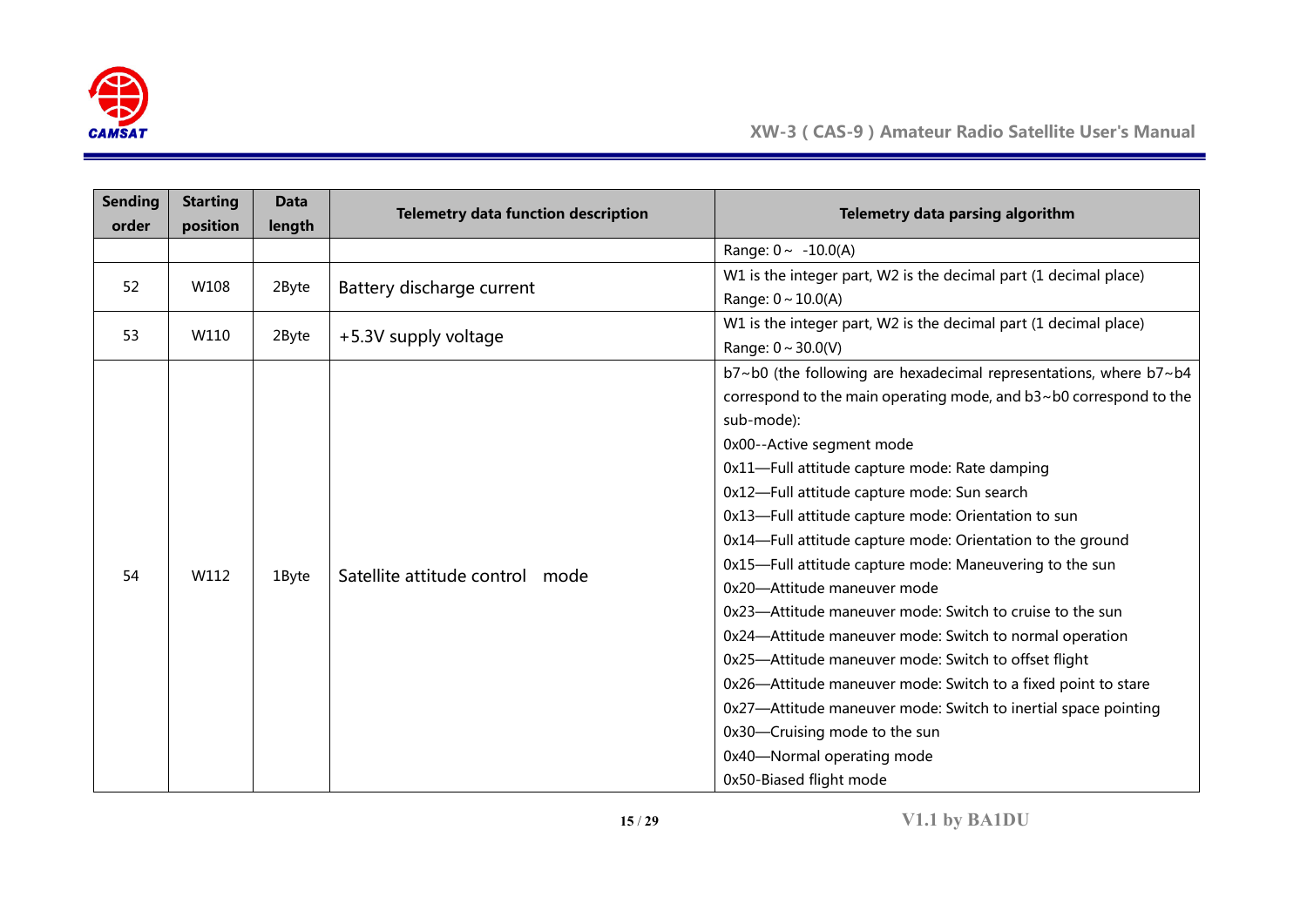

| <b>Sending</b><br>order | <b>Starting</b><br>position | <b>Data</b><br>length | <b>Telemetry data function description</b>      | Telemetry data parsing algorithm                                     |  |  |  |  |
|-------------------------|-----------------------------|-----------------------|-------------------------------------------------|----------------------------------------------------------------------|--|--|--|--|
|                         |                             |                       |                                                 | 0x60-Fixed-point staring mode                                        |  |  |  |  |
|                         |                             |                       |                                                 | 0x70-Inertial space pointing mode                                    |  |  |  |  |
|                         |                             |                       |                                                 | 0xB0-Track control mode                                              |  |  |  |  |
|                         |                             |                       |                                                 |                                                                      |  |  |  |  |
|                         |                             |                       |                                                 | 0xC0-Stop control mode                                               |  |  |  |  |
|                         |                             |                       |                                                 | 0xD0-Reset mode                                                      |  |  |  |  |
|                         |                             |                       |                                                 | Other: Invalid mode                                                  |  |  |  |  |
|                         |                             |                       |                                                 | B7 of W1 is a character bit, 0 is positive, 1 is negative; b6~b0 are |  |  |  |  |
| 55                      | W113                        | 1Byte                 | Satellite longitude                             | numeric bits                                                         |  |  |  |  |
|                         |                             |                       | Range: $N*2$ , (-180 $\degree$ ~180 $\degree$ ) |                                                                      |  |  |  |  |
|                         |                             |                       |                                                 | B7 of W1 is a character bit, 0 is positive, 1 is negative; b6~b0 are |  |  |  |  |
| 56                      | W114                        | 1Byte                 | Satellite latitude                              | numeric bits                                                         |  |  |  |  |
|                         |                             |                       |                                                 | Range: $N*2$ , (-90 $\degree$ ~90 $\degree$ )                        |  |  |  |  |
|                         |                             | 1Byte                 |                                                 | B7 of W1 is a character bit, 0 is positive, 1 is negative; b6~b0 are |  |  |  |  |
| 57                      | W115                        |                       | Rolling angle estimation                        | numeric bits                                                         |  |  |  |  |
|                         |                             |                       |                                                 | Range: $-125 \sim +125$ °                                            |  |  |  |  |
|                         |                             |                       |                                                 | B7 of W1 is a character bit, 0 is positive, 1 is negative; b6~b0 are |  |  |  |  |
| 58                      | W116                        | 1Byte                 | Pitch angle estimation                          | numeric bits                                                         |  |  |  |  |
|                         |                             |                       |                                                 | Range: $-125 \sim +125$ °                                            |  |  |  |  |
|                         |                             |                       |                                                 | B7 of W1 is a character bit, 0 is positive, 1 is negative; b6~b0 are |  |  |  |  |
| 59                      | W117                        | 1Byte                 | Yaw angle estimation                            | numeric bits                                                         |  |  |  |  |
|                         |                             |                       |                                                 | Range: -125 ~ +125 °                                                 |  |  |  |  |
|                         |                             |                       |                                                 | W1 is the high byte, W2 is the low byte                              |  |  |  |  |
| W118<br>60              |                             | 2Byte                 | Uplink remote control data block counter        | Range: 0~65535                                                       |  |  |  |  |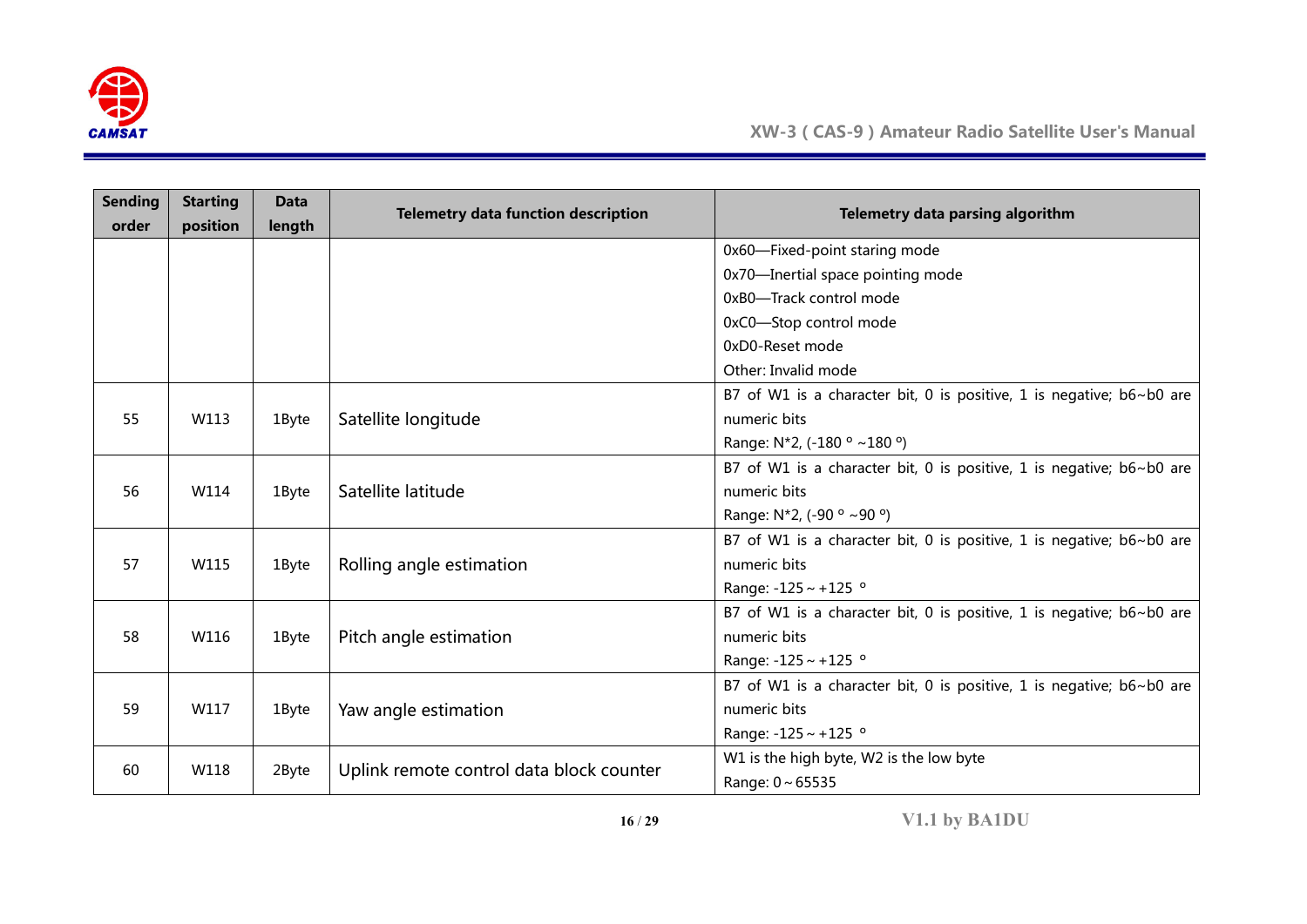

| <b>Sending</b> | <b>Starting</b> | <b>Data</b> | <b>Telemetry data function description</b> | Telemetry data parsing algorithm                                                |  |  |  |  |
|----------------|-----------------|-------------|--------------------------------------------|---------------------------------------------------------------------------------|--|--|--|--|
| order          | position        | length      |                                            |                                                                                 |  |  |  |  |
|                |                 |             |                                            | <b>b7:</b> X-band transceiver transmitter switch status 1: On; 0: Off           |  |  |  |  |
|                |                 |             |                                            | <b>b6:</b> X-band transceiver position synchronization lock indication 1:       |  |  |  |  |
|                |                 |             |                                            | locked; 0: lost lock                                                            |  |  |  |  |
|                |                 |             |                                            | <b>b5:</b> X-band transceiver remote control carrier lock indication 1: locked; |  |  |  |  |
|                |                 |             |                                            | 0: lost lock                                                                    |  |  |  |  |
|                |                 |             |                                            | <b>b4:</b> X-band transceiver remote control pseudo code lock indication 1:     |  |  |  |  |
| 61             | W120            | 1Byte       | X-band transceiver working status          | locked; 0: lost lock                                                            |  |  |  |  |
|                |                 |             |                                            | b3: CRC check status of X-band transceiver remote control data 1: CRC           |  |  |  |  |
|                |                 |             |                                            | is correct; 0: CRC is wrong                                                     |  |  |  |  |
|                |                 |             |                                            | <b>b2:</b> X-band transceiver remote control channel status self-check 1:       |  |  |  |  |
|                |                 |             |                                            | valid; 0: invalid                                                               |  |  |  |  |
|                |                 |             |                                            | <b>b1b0:</b> X-band transceiver remote control code group status 01: Code       |  |  |  |  |
|                |                 |             |                                            | group 1; 10: Code group 2                                                       |  |  |  |  |
|                |                 |             |                                            | W1 is the integer part, W2 is the decimal part (1 decimal place)                |  |  |  |  |
| 62             | W121            | 2Byte       | X-band transceiver AGC voltage             | Range: $0 \sim 6.6(V)$                                                          |  |  |  |  |
|                |                 |             |                                            | W1 is the integer part, W2 is the decimal part (1 decimal place)                |  |  |  |  |
| 63             | W123            | 2Byte       | X-band transceiver transmit power level    |                                                                                 |  |  |  |  |
|                |                 |             |                                            | Range: $0 \sim 6.6(V)$                                                          |  |  |  |  |
|                |                 |             |                                            | <b>b7~b4:</b> X-band transceiver baseband execution counter $0 \sim 15$         |  |  |  |  |
|                |                 |             |                                            | b3b2: X-band transceiver SPI interface empty flag 01: valid; 10: invalid        |  |  |  |  |
| 64             | W125            | 1Byte       | X-band transceiver SPI interface status    | <b>b1:</b> X-band transceiver SPI-MISO data with or without monitoring 1:       |  |  |  |  |
|                |                 |             |                                            | with data; 0: without data                                                      |  |  |  |  |
|                |                 |             |                                            | <b>b0:</b> X-band transceiver SPI-MOSI data with or without monitoring 1:       |  |  |  |  |
|                |                 |             |                                            | with data; 0: without data                                                      |  |  |  |  |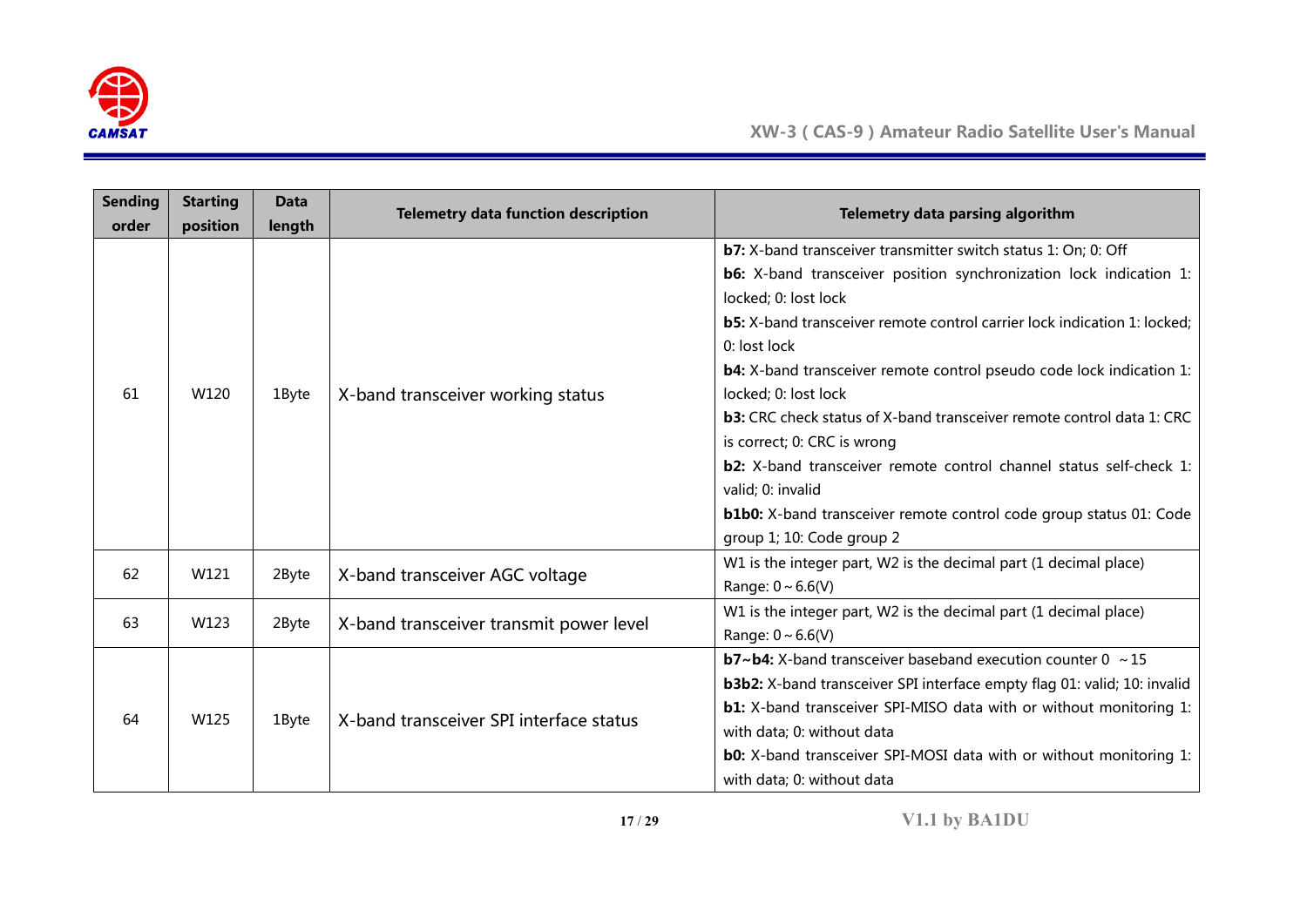

## **4、Space camera photo data:**

XW-3 (CAS-9) satellite can store up to 10 photos taken by the space camera. The newly taken photo data will overwrite the old photo data, first in, first out. There are two photo resolutions, one is 256x256 pixels, and the data size of each photo is 64k bytes; the other is 512x512 pixels, and the data size of each photo is 256k bytes. Users can download the photo storage information to learn about the photos stored on the satellite, and select the photos to download.

#### **(1)Photo storage information**

XW-3 (CAS-9) satellite photo storage information is stored in the solid-state memory on the satellite in the following format.

| <b>Function code</b>   | Photo storage information content |
|------------------------|-----------------------------------|
| 7Bvte                  | 80Byte                            |
| W0~W6:0x02000100010057 | W7~W86                            |

| Photo storage information content      |                                               |  |                                         |  |  |  |  |  |  |
|----------------------------------------|-----------------------------------------------|--|-----------------------------------------|--|--|--|--|--|--|
| Article 1 Photo storage<br>information | <b>Article 2 Photo storage</b><br>information |  | Article 10 Photo storage<br>information |  |  |  |  |  |  |
| 8Byte                                  | 8Byte                                         |  | 8Byte                                   |  |  |  |  |  |  |

The format of each photo storage information is shown in the following table:

| 1Byte | 1Byte | 1Byte | $1$ Byte        | 1Byte  | 1Byte  | 1Byte     |                  | 1Byte |
|-------|-------|-------|-----------------|--------|--------|-----------|------------------|-------|
| Year  | Month | Day   | Hour            | Minute | Second | bit7~Bit3 | $Bit2~\sim$ Bit0 | 1Byte |
|       |       |       | Photograph time |        | Camera |           | Photo counter    |       |
|       |       |       |                 |        | number |           |                  |       |

**1) Year, month, day, hour, minute, and second:** the time when the photo data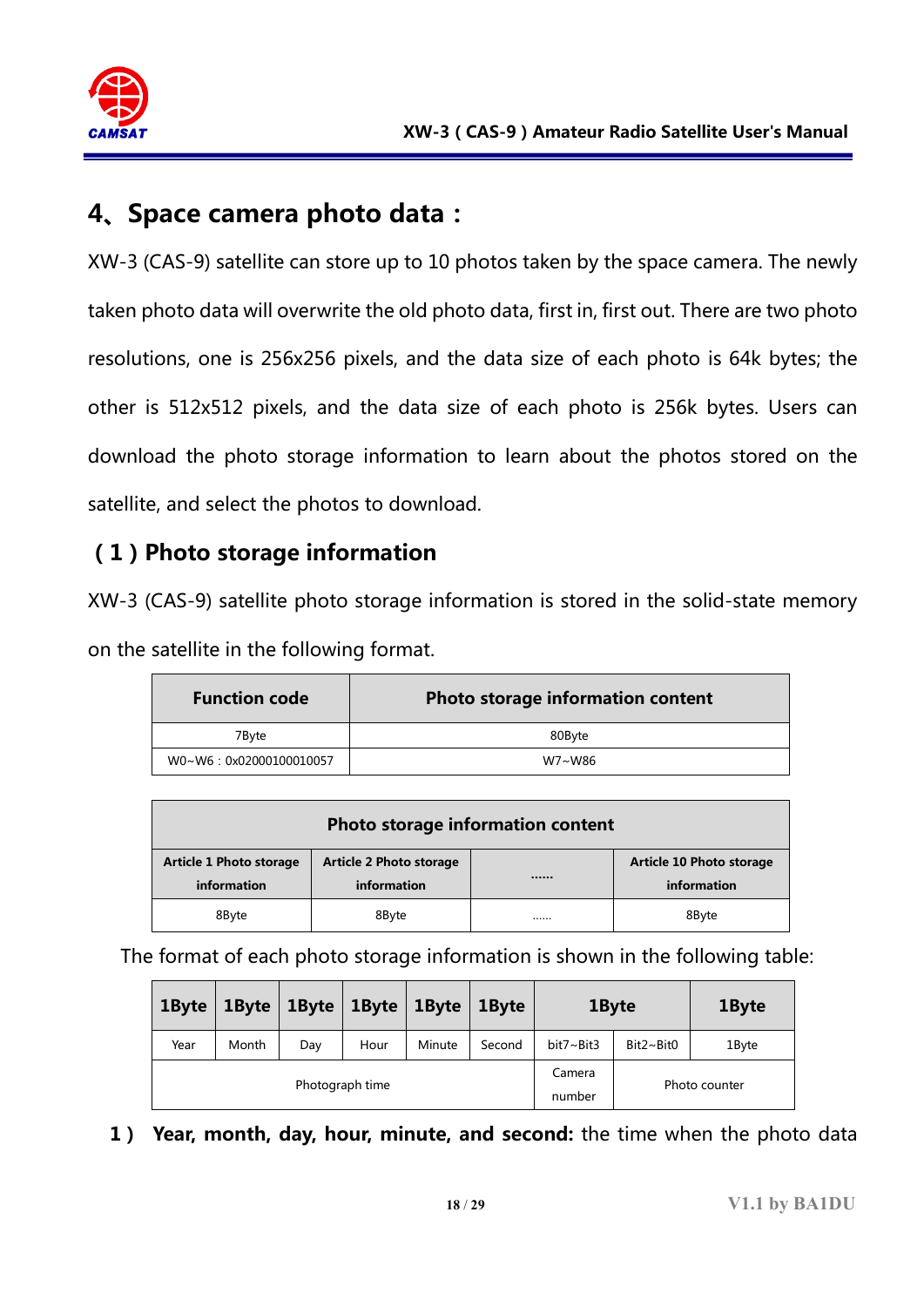

starts to be stored.

- **2) Camera number:** fixed value 1
- **3) Photograph counter:** start counting from 1, and restart counting from 1 when

it is full. 0 is the initial state, which means that no photo has been taken yet.  $1 \sim 999$ 

is the photo count value.

#### **(2)Photo data**

The format of the photo data is shown in the table below:

| <b>Function code</b>      | <b>Photo data content</b> |
|---------------------------|---------------------------|
| 7Byte                     | $\leq$ 249Byte            |
| WO~W6: 0x03xxxx xxxx xxxx | W7~Wn (n≤255)             |

|                 | <b>Photo data content</b>                     |                |      |        |                                   |           |                  |                         |            |                |
|-----------------|-----------------------------------------------|----------------|------|--------|-----------------------------------|-----------|------------------|-------------------------|------------|----------------|
|                 | <b>Photo information</b><br><b>Photo data</b> |                |      |        |                                   |           |                  |                         |            |                |
| W7              | W8                                            | W <sub>9</sub> | W10  | W11    | W12                               |           | W13              | W14                     | W15        | W16~Wn (n≤255) |
| Year            | Month                                         | Day            | Hour | Minute | Second                            | bit7~Bit3 | $Bit2 \sim Bit0$ | 1Byte                   | 1Byte      | $≤240$ Byte    |
| Photograph time |                                               |                |      |        | Camera<br>Photo counter<br>number |           |                  | Photo<br>specifications | Photo data |                |

#### **1) Photo information**

Including photo time, camera number and photo counter. For detailed description,

please refer to this article (instructions related to photo storage information).

#### **2) Photo data**

Fill the data of a certain photo, except for the last frame, the photo data of each photo frame is 240 bytes, and the photo data of the last frame is the actual number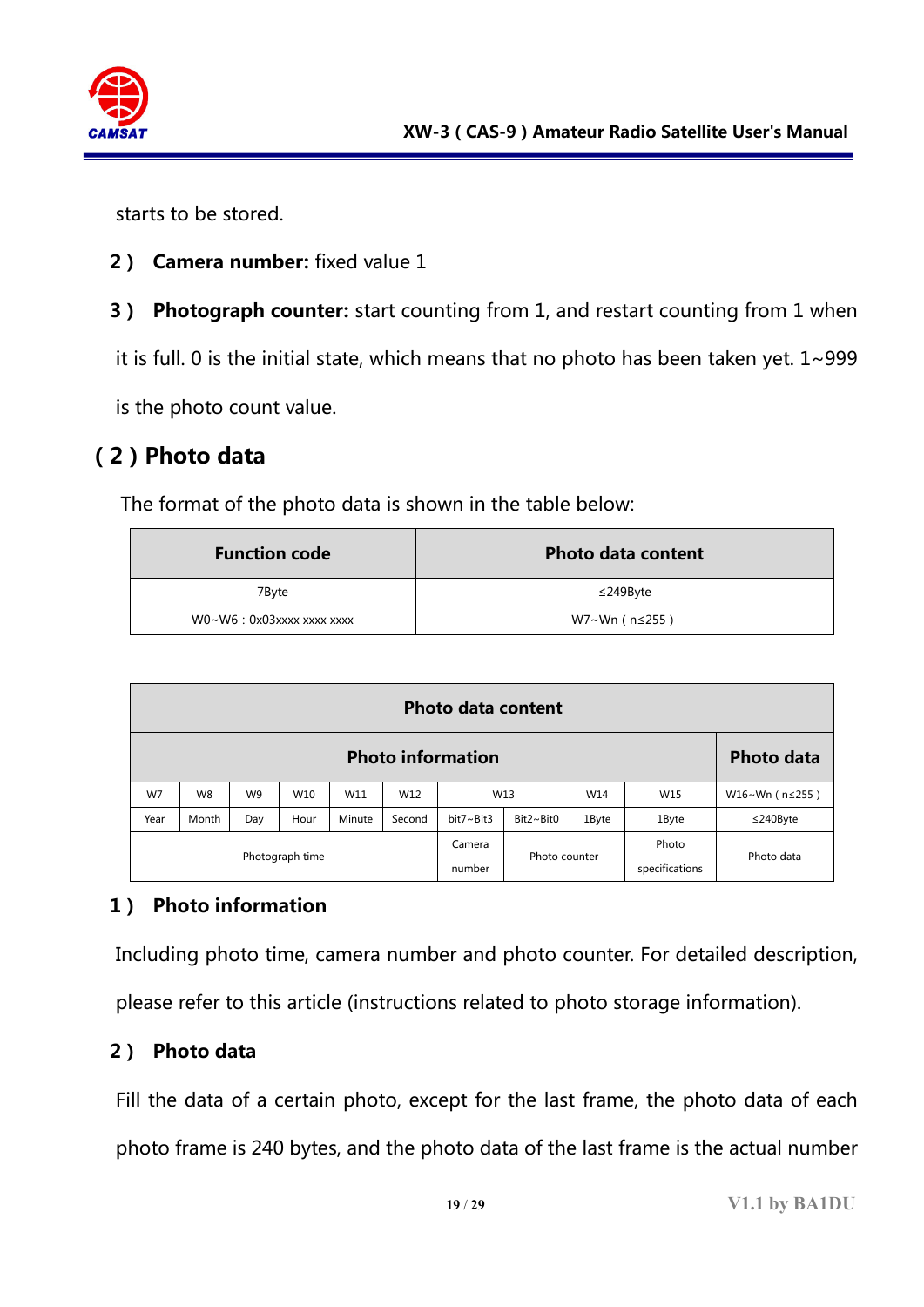

of remaining bytes. The total number of frames in the photo frame is the total number of frames of all the photo data, and the frame number is the frame number of the photo data in all the photo data.

| <b>Photo</b><br>specifications | <b>Width</b><br>(pixels) | High<br>(pixels) | <b>Note</b> |  |  |
|--------------------------------|--------------------------|------------------|-------------|--|--|
|                                |                          |                  | Reserve     |  |  |
| っ                              |                          |                  | Reserve     |  |  |
| 3                              | 256                      | 256              | 64K bytes   |  |  |
| 4                              | 512                      | 512              | 256K bytes  |  |  |
|                                |                          |                  | Reserve     |  |  |

#### **3) W15 photo specifications**

After downloading the photo data frame, the 240 bytes of "photo data" (the last frame is less than 240 bytes) in the above description of each frame of data are combined in a file in order, the file is saved with the raw extension, and then you can Use the photo browsing tool that can open raw format pictures to view the photos.

### **(3)Photo data download remote command**

Subsequently public.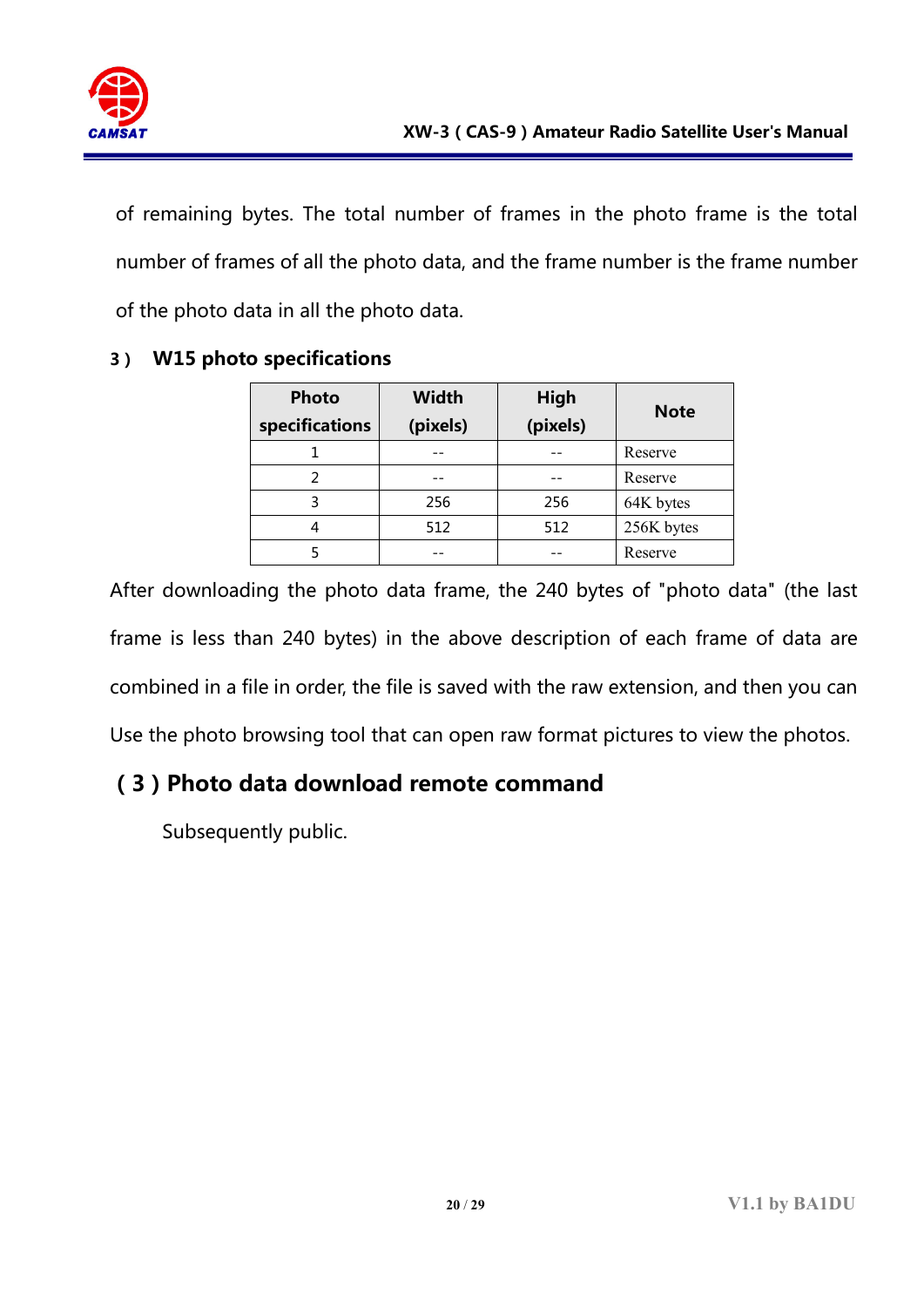

# **4、Test mode telemetry data format:**

CAMSAT XW-3 (CAS-9) satellite test mode is used for in-orbit engineering monitoring, diagnosis and maintenance of the satellite. The test mode is only used when the satellite passes over China. In the test mode, the telemetry data is sent using AX.25 UI frames, with 128 bytes of valid data per frame, including: frame synchronization code (2 bytes) + satellite telemetry data (12 bytes) + total frame counter (1 byte) + Frame counter (1 byte) + Engineering test and diagnostic data (112 bytes). Every 4 frames form a cycle, the frame count value of the first frame is a multiple of 4, and 4 frames are downloaded to the ground every second, with a total of 512 bytes in each cycle.

| Byte No. W  | $\bf{0}$          | $\mathbf{1}$    | $\overline{2}$ | 3                        | 4  | 5  | 6  | 7  | 8  | 9                 | 10 | 11                                            | 12                   | 13 | 14                                      | 15             | 16 | 17 | $\cdots$ | 127 |
|-------------|-------------------|-----------------|----------------|--------------------------|----|----|----|----|----|-------------------|----|-----------------------------------------------|----------------------|----|-----------------------------------------|----------------|----|----|----------|-----|
| Frame FO    | EB                | 90              | ##             | ##                       | ## | ## | ## | ## |    | Sat. time seconds |    |                                               | Millisec.            |    | M                                       | FE             | ## | ## | ##       | ##  |
| Frame F1    | EB                | 90              | ##             | ##                       | ## | ## | ## | ## | ## | ##                | ## | ##                                            | ##                   | ## | $M+1$                                   | FF             | ## | ## | ##       | ##  |
| Frame F2    | EB                | 90              | ##             | ##                       | ## | ## | ## | ## | ## | ##                | ## | ##                                            | ##                   | ## | $M+2$                                   | 0 <sup>0</sup> | ## | ## | ##       | ##  |
| Frame F3    | EB                | 90              | ##             | ##                       | ## | ## | ## | ## | ## | ##                | ## | ##                                            | ##                   | ## | $M+4$                                   | 02             | ## | ## | ##       | ##  |
| Instruction | Frame<br>synchron | ization<br>code |                | Satellite telemetry data |    |    |    |    |    |                   |    | Total<br>frame<br>counter<br>(Molded)<br>256) | Frame<br>count<br>er |    | Engineering test<br>and diagnostic data |                |    |    |          |     |
| Total byte  |                   | $\sqrt{2}$      |                |                          |    |    |    |    | 12 |                   |    |                                               |                      |    | 1                                       | 1              |    |    | 112      |     |

**(1)Test mode telemetry frame data format**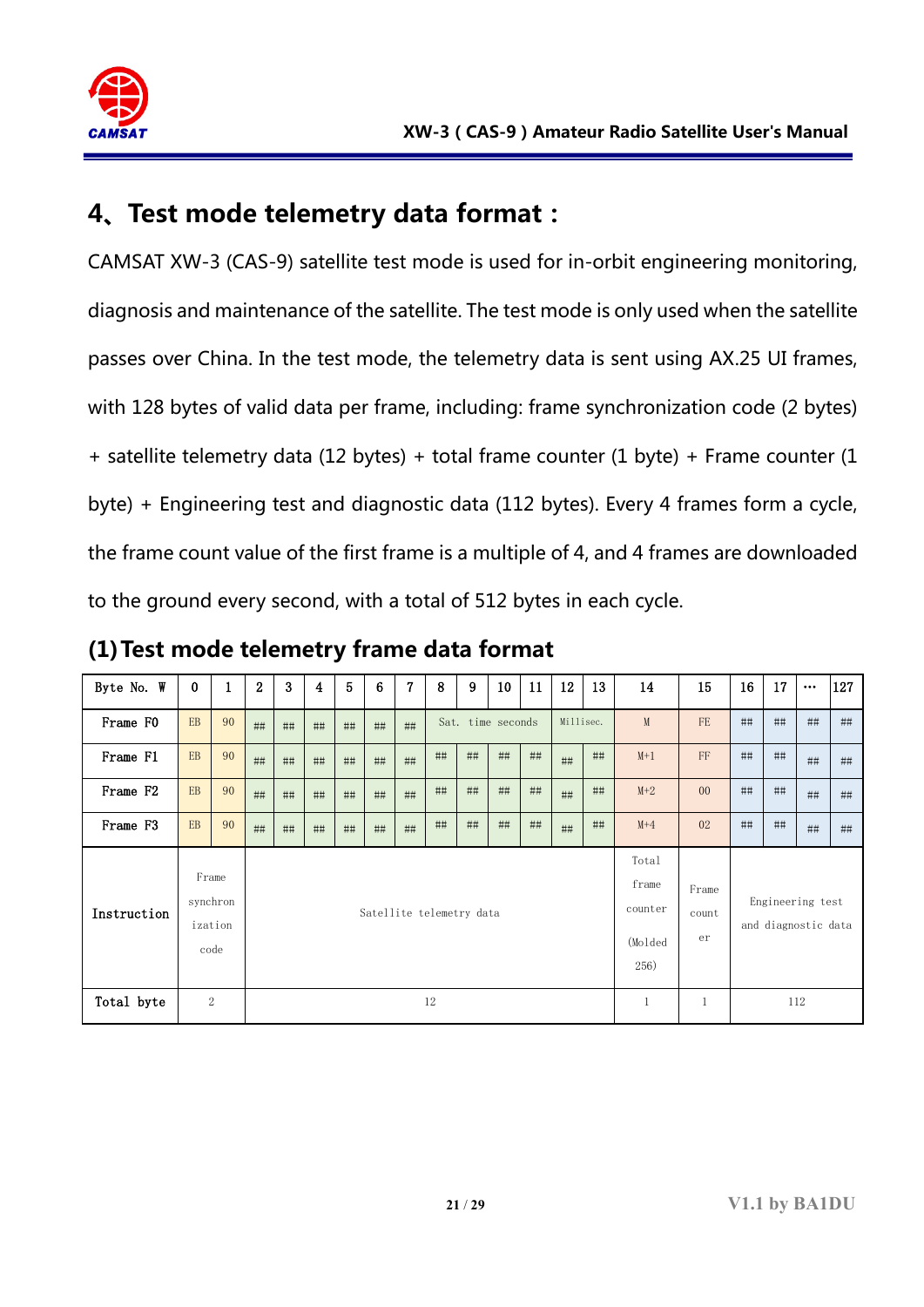

# **(2) Test mode GMSK telemetry data analysis method**

## **F0 frame (frame count is 4n)**

| <b>Sending</b><br>order | <b>Starting</b><br>position   | <b>Data</b><br>length | <b>Telemetry data function description</b>            | Telemetry data parsing algorithm                                                                                                                                                                                                                                                                                                                                                                                                                                                                  |
|-------------------------|-------------------------------|-----------------------|-------------------------------------------------------|---------------------------------------------------------------------------------------------------------------------------------------------------------------------------------------------------------------------------------------------------------------------------------------------------------------------------------------------------------------------------------------------------------------------------------------------------------------------------------------------------|
| 1                       | F <sub>0</sub> W <sub>2</sub> | 1Byte                 | Total reset counter                                   | W1 is an integer. Restart counting from 0 after counting up<br>Range: $0 \sim 255$                                                                                                                                                                                                                                                                                                                                                                                                                |
| 2                       | F0W3                          | 1Byte                 | <b>Telemetry Frame Transmission Counter</b>           | W1 is an integer. Restart counting from 0 after counting up<br>Range: $0 \sim 255$                                                                                                                                                                                                                                                                                                                                                                                                                |
| 3                       | F0W4                          | 1Byte                 | Remote<br>control<br>command<br>execution<br>counter  | W1 is an integer. Restart counting from 0 after counting up<br>Range: $0 \sim 255$                                                                                                                                                                                                                                                                                                                                                                                                                |
| 4                       | F <sub>0</sub> W <sub>5</sub> | 1Byte                 | forwarding<br>command<br>Remote<br>control<br>counter | W1 is an integer. Restart counting from 0 after counting up<br>Range: $0 \sim 255$                                                                                                                                                                                                                                                                                                                                                                                                                |
| 5                       | F0W6                          | 1Byte                 | Working status 1                                      | <b>b7:</b> Allow to set to track mode (0 disable/1 enable)<br><b>b6:</b> Photo download enable (0 disable/1 enable)<br><b>b5:</b> Delayed telemetry switch status (0 off/1 on)<br><b>b4:</b> Test mode enable (0 disable/1 enable)<br>b3: 0: Linear transponder off; 1: Linear transponder on.<br><b>b2:</b> OBDH time calibration enable (0 disable/1 enable)<br><b>b1:</b> Telemetry transmit RF power(0 low power/1 high power)<br><b>b0:</b> Program control mode enable (0-disable/1 enable) |
| 6                       | F0W7                          | 1Byte                 | Working status 2                                      | <b>b7:</b> In-orbit mode (0 not In-orbit/1 In-orbit)<br><b>b6:</b> Battery discharge switch is on (0 off/1 on)                                                                                                                                                                                                                                                                                                                                                                                    |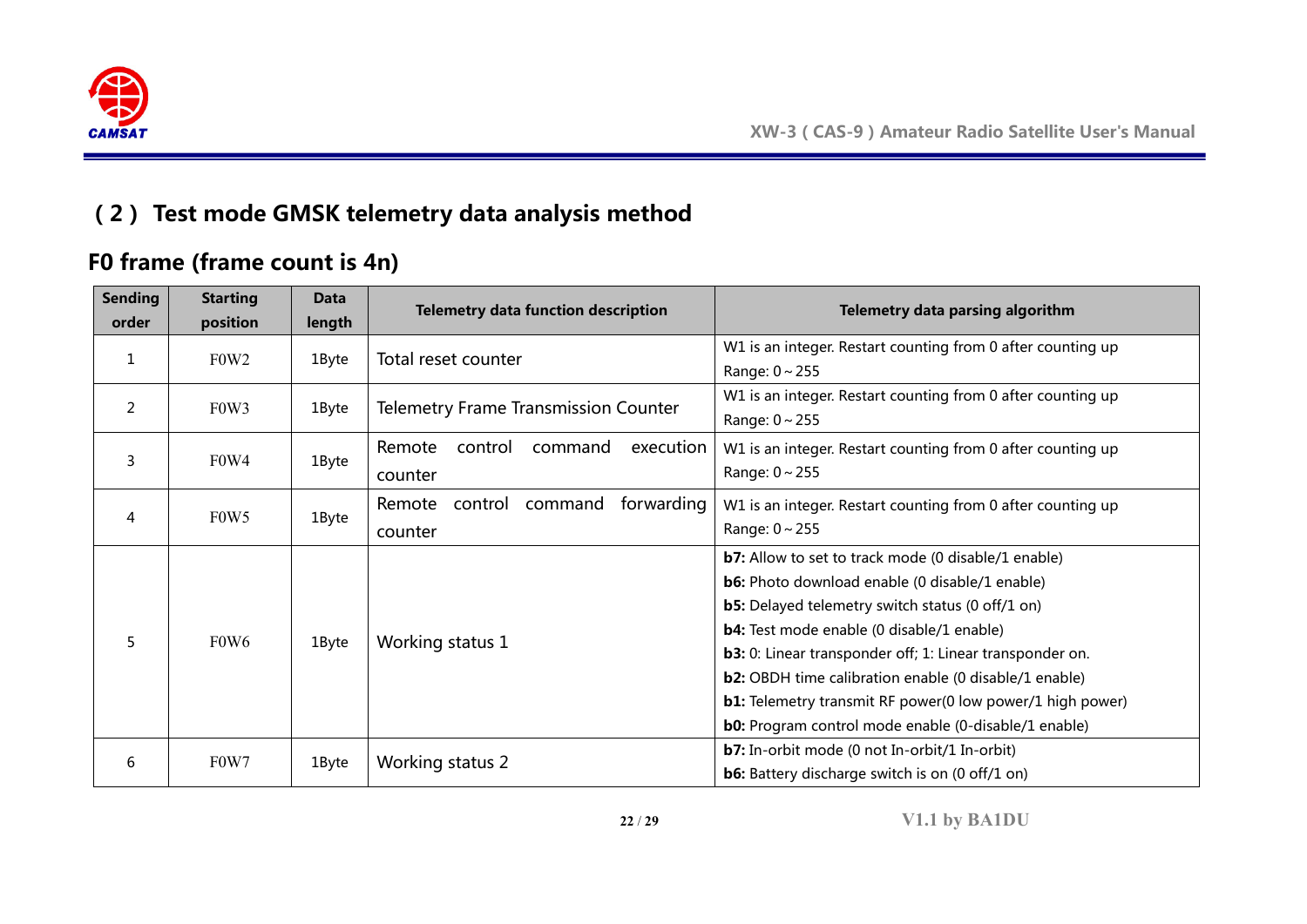

| <b>Sending</b><br>order | <b>Starting</b><br>position                    | Data<br>length | <b>Telemetry data function description</b> |                                                                                 | Telemetry data parsing algorithm                                                                                                                                                                                                                                                                                                                                                                                                                  |
|-------------------------|------------------------------------------------|----------------|--------------------------------------------|---------------------------------------------------------------------------------|---------------------------------------------------------------------------------------------------------------------------------------------------------------------------------------------------------------------------------------------------------------------------------------------------------------------------------------------------------------------------------------------------------------------------------------------------|
|                         |                                                |                |                                            |                                                                                 | <b>b5:</b> Program control mode switch enable (0 disable/1 enable)<br><b>b4:</b> OBDH B on A off power distribution switch status (0 off/1 on)<br><b>b3:</b> OBDH A on B off power distribution switch status (0 off/1 on)<br><b>b2:</b> VHF antenna deployed state (0 not deployed/1 deployed)<br><b>b1:</b> UHF antenna expanded state (0 not expanded/1 expanded)<br><b>b0:</b> the status of the total antenna deployment switch (0 off/1 on) |
|                         | $F0W8 \sim F0W11$                              | 4Byte          | Satellite time seconds                     | W1 second highest byte<br>W <sub>2</sub> second high byte<br>W3 second low byte | The four bytes are the accumulated<br>value of the whole second of UTC since                                                                                                                                                                                                                                                                                                                                                                      |
|                         |                                                |                |                                            | W4 second lowest byte                                                           | 0:00:00:00 UTC on January 1, 2009 (0:00<br>after the jumped second).                                                                                                                                                                                                                                                                                                                                                                              |
| 8                       | F <sub>0</sub> W <sub>12</sub> W <sub>13</sub> | 2Byte          | Satellite time milliseconds                | W1W2 is an integer                                                              |                                                                                                                                                                                                                                                                                                                                                                                                                                                   |

# **F1 frame (frame count is 4n+1)**

| <b>Sending</b> | <b>Starting</b> | <b>Data</b> | <b>Telemetry data function description</b> | Telemetry data parsing algorithm                                  |
|----------------|-----------------|-------------|--------------------------------------------|-------------------------------------------------------------------|
| order          | position        | length      |                                            |                                                                   |
|                |                 |             |                                            | W1 is the integer part, W2 is the decimal part (2 decimal places) |
|                | F1W2W3          | 2Byte       | VU 5V power supply voltage                 | Range: $0 \sim 10.00(V)$                                          |
|                | F1W4W5          |             | VU 3.8V power supply voltage               | W1 is the integer part, W2 is the decimal part (2 decimal places) |
|                |                 | 2Byte       |                                            | Range: $0 \sim 5.00(V)$                                           |
|                | F1W6W7          | 2Byte       | IHU 3.3V voltage 1                         | W1 is the integer part, W2 is the decimal part (2 decimal places) |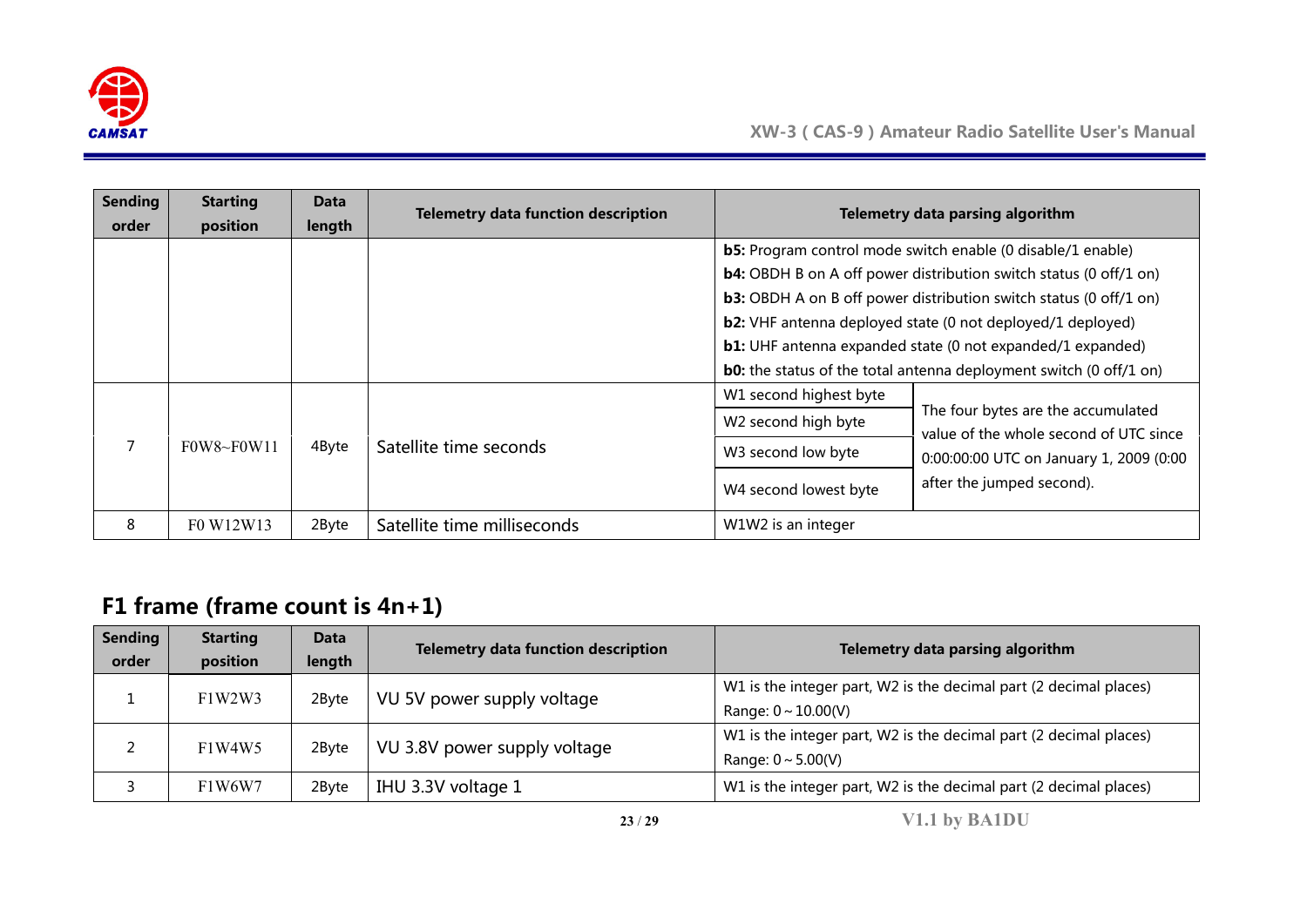

| <b>Sending</b> | <b>Starting</b>               | Data   | <b>Telemetry data function description</b> | Telemetry data parsing algorithm |
|----------------|-------------------------------|--------|--------------------------------------------|----------------------------------|
| order          | position                      | length |                                            |                                  |
|                |                               |        |                                            | Range: $0V \sim 5.00(V)$         |
| 4              | F <sub>1</sub> W <sub>8</sub> | 1Byte  | Satellite primary bus voltage              | $Y=0.0882*X-1.0558$              |
|                | F <sub>1</sub> W <sub>9</sub> | 1Byte  | Satellite load total current               | $Y=0.0244*X-0.3927$              |
| 6              | F1W10                         | 1Byte  | Solar array current                        | $Y=0.0239*X-0.2696$              |
|                | F1W11                         | 1Byte  | Battery charging current                   | $Y = -0.0833 \times 13.127$      |
| 8              | F1W12                         | 1Byte  | Battery discharge current                  | $Y=0.0833*X-13.127$              |
| 9              | F1W13                         | 1Byte  | Solar array voltage                        | $Y=0.0873*X-0.9338$              |

## **F2 frame (frame count is 4n+2)**

| <b>Sending</b><br>order | <b>Starting</b><br>position                  | <b>Data</b><br>length | <b>Telemetry data function description</b> | Telemetry data parsing algorithm                                                                                                                                                   |
|-------------------------|----------------------------------------------|-----------------------|--------------------------------------------|------------------------------------------------------------------------------------------------------------------------------------------------------------------------------------|
| Ŧ                       | F2W2W3                                       | 2Byte                 | Thermoelectric generator voltage 1         | W1 is the integer part, W2 is the decimal part (1 decimal place)<br>Range: $0 \sim 30.0(V)$                                                                                        |
| 2                       | F <sub>2</sub> W <sub>4</sub> W <sub>5</sub> | 2Byte                 | Thermoelectric generator voltage 2         | W1 is the integer part, W2 is the decimal part (1 decimal place)<br>Range: $0 \sim 30.0(V)$                                                                                        |
| 3                       | F <sub>2</sub> W6W7                          | 2Byte                 | UHF transmitter 3.8V current               | W1W2 is an integer<br>Range: $0 \sim 500$ (mA)                                                                                                                                     |
| 4                       | F2W8                                         | 1Byte                 | Satellite attitude control<br>mode         | b7~b0 (the following are hexadecimal representations, where b7~b4<br>correspond to the main operating mode, and b3~b0 correspond to the<br>sub-mode):<br>0x00--Active segment mode |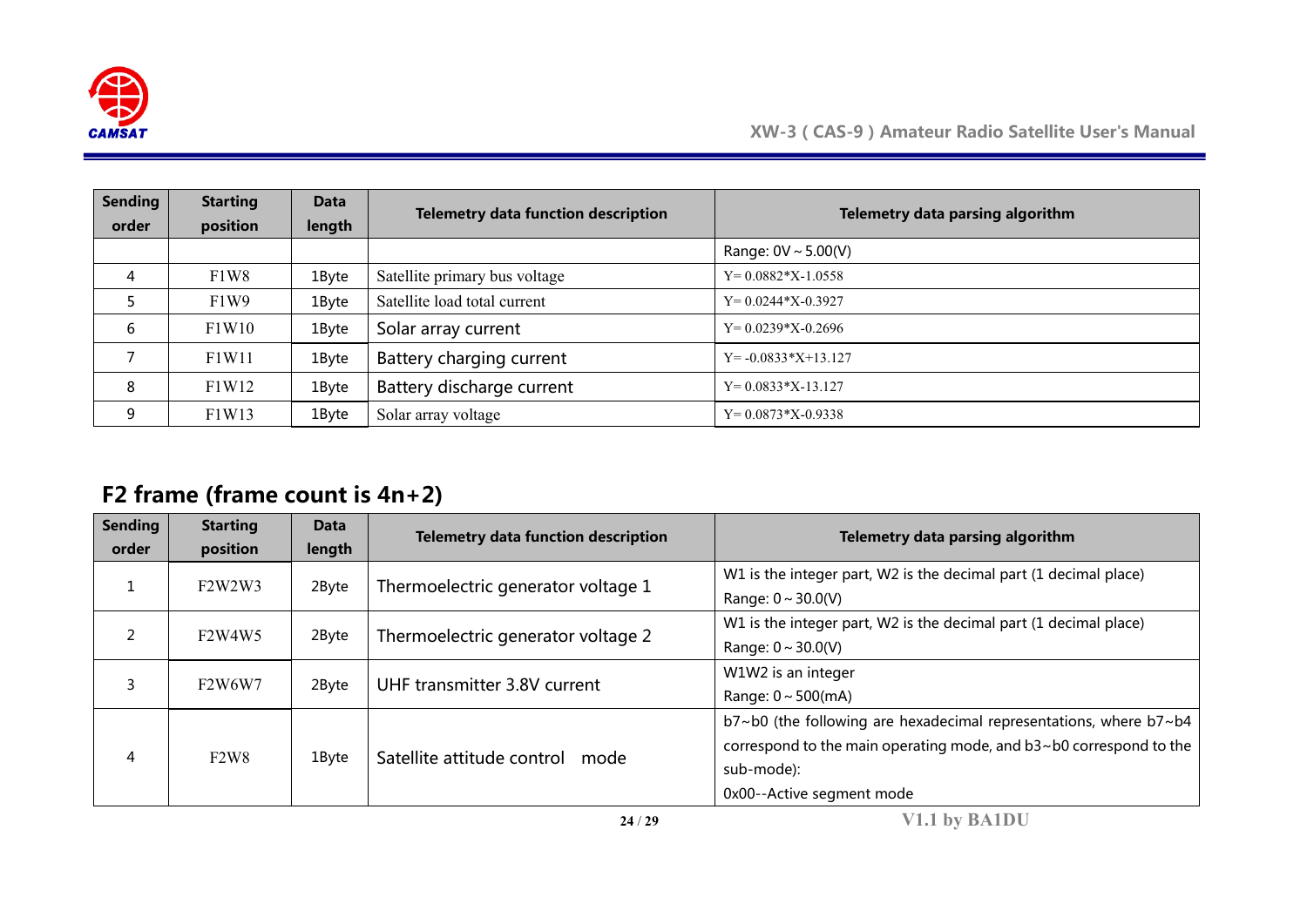

| <b>Sending</b><br>order | <b>Starting</b><br>position | <b>Data</b><br>length | <b>Telemetry data function description</b> | Telemetry data parsing algorithm                                            |
|-------------------------|-----------------------------|-----------------------|--------------------------------------------|-----------------------------------------------------------------------------|
|                         |                             |                       |                                            | 0x11-Full attitude capture mode: Rate damping                               |
|                         |                             |                       |                                            | 0x12-Full attitude capture mode: Sun search                                 |
|                         |                             |                       |                                            | 0x13-Full attitude capture mode: Orientation to sun                         |
|                         |                             |                       |                                            | 0x14-Full attitude capture mode: Orientation to the ground                  |
|                         |                             |                       |                                            |                                                                             |
|                         |                             |                       |                                            | 0x15-Full attitude capture mode: Maneuvering to the sun                     |
|                         |                             |                       |                                            | 0x20-Attitude maneuver mode                                                 |
|                         |                             |                       |                                            | 0x23-Attitude maneuver mode: Switch to cruise to the sun                    |
|                         |                             |                       |                                            | 0x24-Attitude maneuver mode: Switch to normal operation                     |
|                         |                             |                       |                                            | 0x25-Attitude maneuver mode: Switch to offset flight                        |
|                         |                             |                       |                                            | 0x26-Attitude maneuver mode: Switch to a fixed point to stare               |
|                         |                             |                       |                                            | 0x27-Attitude maneuver mode: Switch to inertial space pointing              |
|                         |                             |                       |                                            | 0x30-Cruising mode to the sun                                               |
|                         |                             |                       |                                            | 0x40-Normal operating mode                                                  |
|                         |                             |                       |                                            | 0x50-Biased flight mode                                                     |
|                         |                             |                       |                                            | 0x60-Fixed-point staring mode                                               |
|                         |                             |                       |                                            | 0x70-Inertial space pointing mode                                           |
|                         |                             |                       |                                            | 0xB0-Track control mode                                                     |
|                         |                             |                       |                                            | 0xC0-Stop control mode                                                      |
|                         |                             |                       |                                            | 0xD0-Reset mode                                                             |
|                         |                             |                       |                                            | Other: Invalid mode                                                         |
|                         |                             |                       |                                            | B7 of W1 is a character bit, 0 is positive, 1 is negative; $b6 \sim b0$ are |
| 5                       | F2W9                        | 1Byte                 | Satellite longitude                        | numeric bits                                                                |
|                         |                             |                       |                                            | Range: N*2, (-180 ° ~180 °)                                                 |

**25** / **29 V1.1 by BA1DU**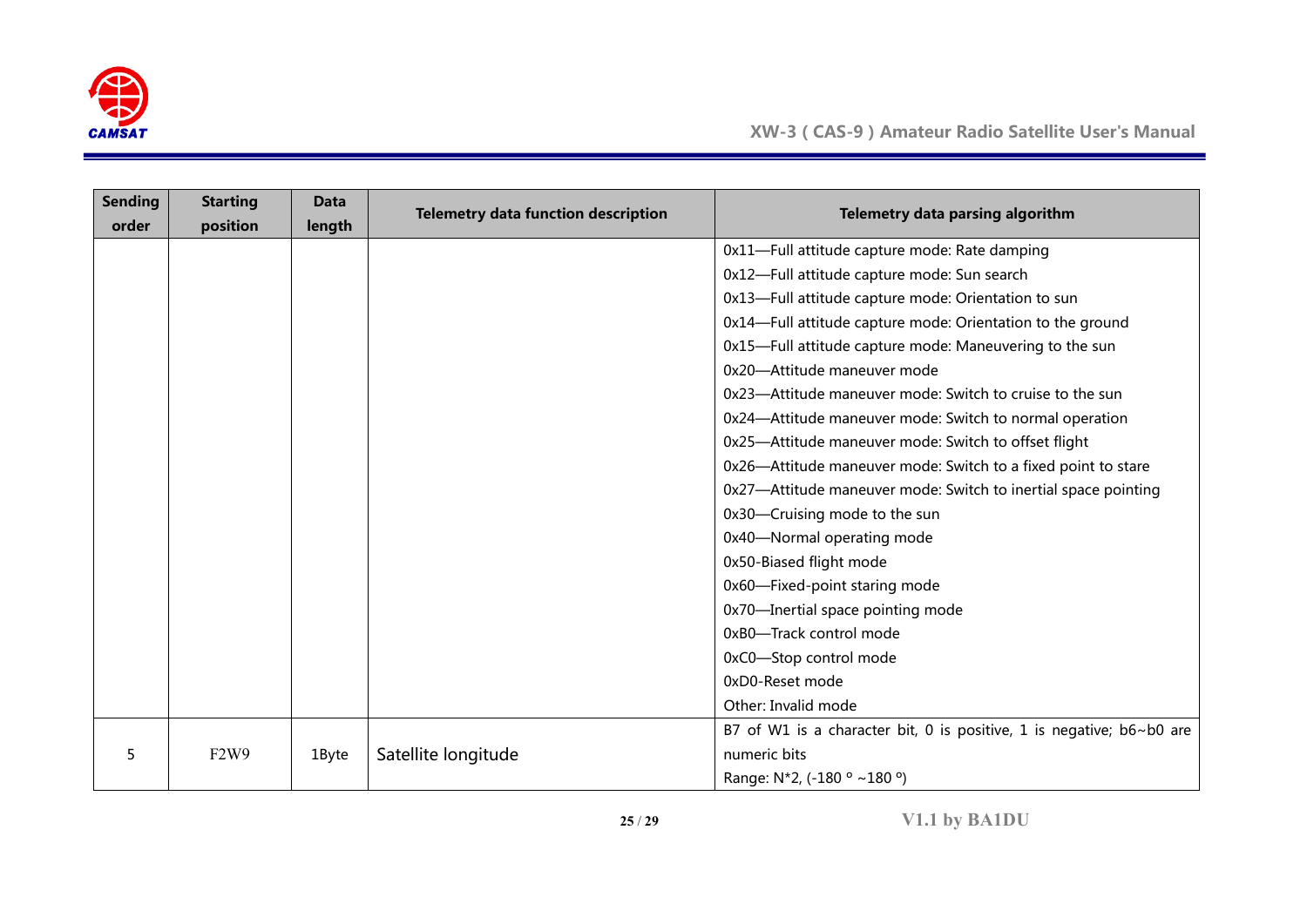

| <b>Sending</b><br>order | <b>Starting</b><br>position    | Data<br>length | <b>Telemetry data function description</b> | Telemetry data parsing algorithm                                                                                         |
|-------------------------|--------------------------------|----------------|--------------------------------------------|--------------------------------------------------------------------------------------------------------------------------|
| 6                       | F2W10                          | 1Byte          | Satellite latitude                         | B7 of W1 is a character bit, 0 is positive, 1 is negative; $b6 \sim b0$ are<br>numeric bits<br>Range: N*2, (-90 ° ~90 °) |
|                         | F <sub>2</sub> W <sub>11</sub> | 1Byte          | Rolling angle estimation                   | B7 of W1 is a character bit, 0 is positive, 1 is negative; b6~b0 are<br>numeric bits<br>Range: $-125 \sim +125$ °        |
| 8                       | F <sub>2</sub> W <sub>12</sub> | 1Byte          | Pitch angle estimation                     | B7 of W1 is a character bit, 0 is positive, 1 is negative; b6~b0 are<br>numeric bits<br>Range: $-125 \sim +125$ °        |
| 9                       | F <sub>2</sub> W <sub>13</sub> | 1Byte          | Yaw angle estimation                       | B7 of W1 is a character bit, 0 is positive, 1 is negative; b6~b0 are<br>numeric bits<br>Range: $-125 \sim +125$ °        |

# **F3 frame (frame count is 4n+3)**

| <b>Sending</b> | <b>Starting</b> | Data   | <b>Telemetry data function description</b> | Telemetry data parsing algorithm                                                   |
|----------------|-----------------|--------|--------------------------------------------|------------------------------------------------------------------------------------|
| order          | position        | length |                                            |                                                                                    |
|                |                 | 2Byte  | VHF receiver 3.8V current                  | W1W2 is an integer                                                                 |
|                | F3W2W3          |        |                                            | Range: $0 \sim 500$ (mA)                                                           |
|                | F3W4W5          | 2Byte  |                                            | W1W2 is an integer                                                                 |
|                |                 |        | RF transmit power                          | Range: $0 \sim 2000$ (mW)                                                          |
|                | F3W6            | 1Byte  | UHF Transmitter PA temperature             | B7 of W1 is the sign bit, 0 is positive, 1 is negative; $b6 \sim b0$ are numerical |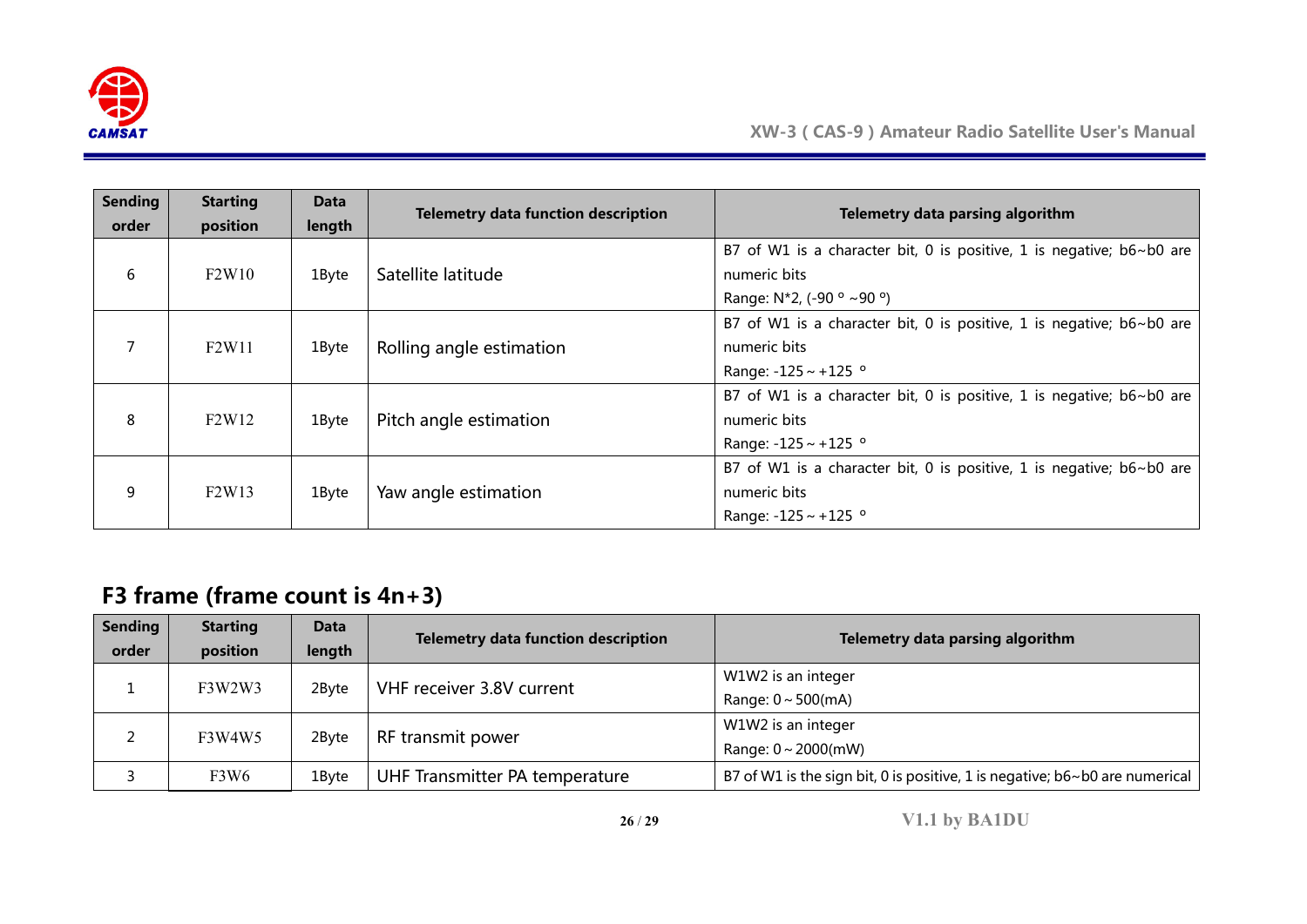

| <b>Sending</b><br>order | <b>Starting</b> | <b>Data</b>          | <b>Telemetry data function description</b>                                      | Telemetry data parsing algorithm                                            |
|-------------------------|-----------------|----------------------|---------------------------------------------------------------------------------|-----------------------------------------------------------------------------|
|                         | position        | length               |                                                                                 |                                                                             |
|                         |                 |                      |                                                                                 | <b>bits</b>                                                                 |
|                         |                 |                      |                                                                                 | Range: $-100 \sim +100$ (°C)                                                |
|                         |                 |                      |                                                                                 | B7 of W1 is the sign bit, 0 is positive, 1 is negative; b6~b0 are numerical |
| 4                       | F3W7            | 1Byte                | Thermoelectric generator temperature 1                                          | <b>bits</b>                                                                 |
|                         |                 |                      |                                                                                 | Range: $-127 \sim +127$ (°C)                                                |
| 5                       | F3W8W9          | 2Byte                | Uplink remote control data block counter                                        | W1 is the high byte, W2 is the low byte                                     |
|                         |                 |                      |                                                                                 | Range: 0~65535                                                              |
|                         |                 |                      |                                                                                 | b7: X-band transceiver transmitter switch status 1: On; 0: Off              |
|                         |                 |                      | <b>b6:</b> X-band transceiver position synchronization lock indication 1:       |                                                                             |
|                         |                 | locked; 0: lost lock |                                                                                 |                                                                             |
|                         |                 |                      | <b>b5:</b> X-band transceiver remote control carrier lock indication 1: locked; |                                                                             |
|                         |                 |                      | 0: lost lock<br>X-band transceiver working status<br>locked; 0: lost lock       |                                                                             |
|                         |                 |                      |                                                                                 | <b>b4:</b> X-band transceiver remote control pseudo code lock indication 1: |
| 6                       | F3W10           | 1Byte                |                                                                                 |                                                                             |
|                         |                 |                      | <b>b3:</b> CRC check status of X-band transceiver remote control data 1: CRC    |                                                                             |
|                         |                 |                      |                                                                                 | is correct; 0: CRC is wrong                                                 |
|                         |                 |                      |                                                                                 | <b>b2:</b> X-band transceiver remote control channel status self-check 1:   |
|                         |                 |                      |                                                                                 | valid; 0: invalid                                                           |
|                         |                 |                      |                                                                                 | <b>b1b0:</b> X-band transceiver remote control code group status 01: Code   |
|                         |                 |                      |                                                                                 | group 1; 10: Code group 2                                                   |
|                         |                 |                      | W1 is the integer part, W2 is the decimal part (1 decimal place)                |                                                                             |
| 7                       | F3W11           | 1Byte                | X-band transceiver AGC voltage                                                  | Range: $0 \sim 6.6(V)$                                                      |
| 8                       | F3W12           | 1Byte                | X-band transceiver transmit power level                                         | W1 is the integer part, W2 is the decimal part (1 decimal place)            |